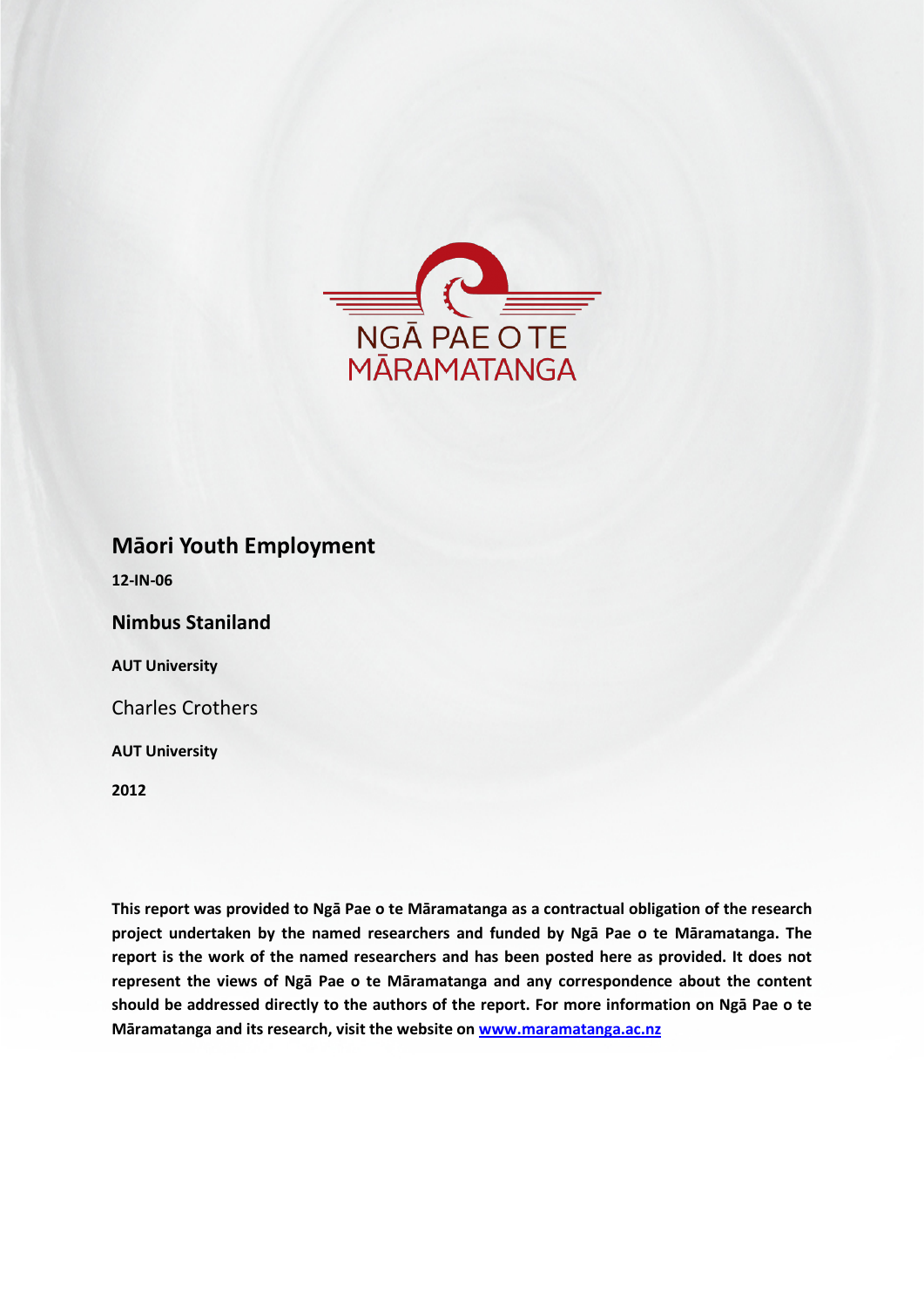# **Māori Youth Employment**

**Research Report**

Nimbus Staniland

**Department of Social Sciences AUCKLAND UNIVERSITY OF TECHNOLOGY (AUT) 2012**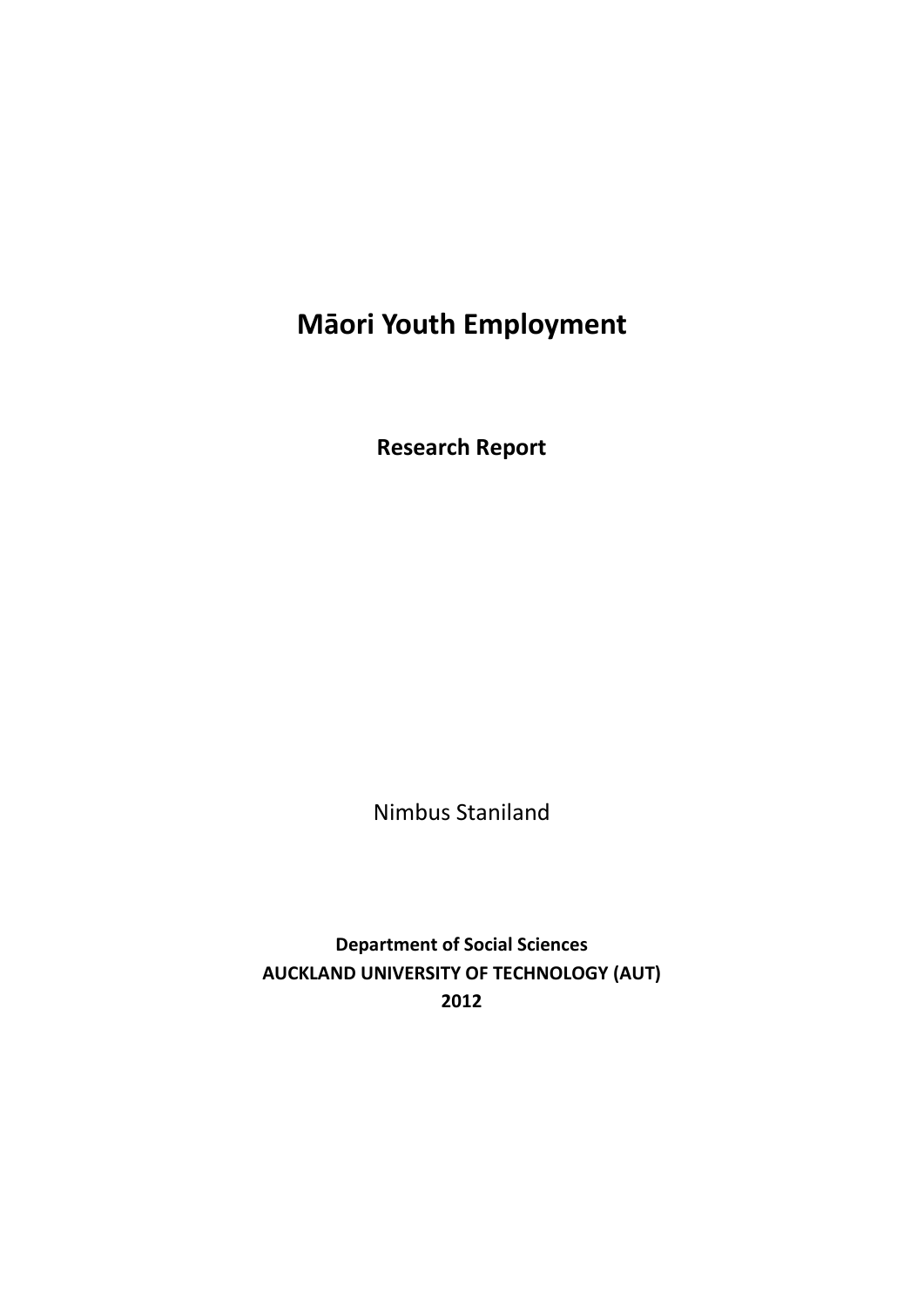## **Acknowledgements**

This research project was conducted as a piece of a larger project entitled "Ways of being Māori updated: Characteristics, attitudes and behaviours of urban Māori" led by Professor Charles Crothers. Funding assistance for this project was received from Ngā Pae o te Māramatanga from the summer internship programme Name the fund and is gratefully acknowledged**.**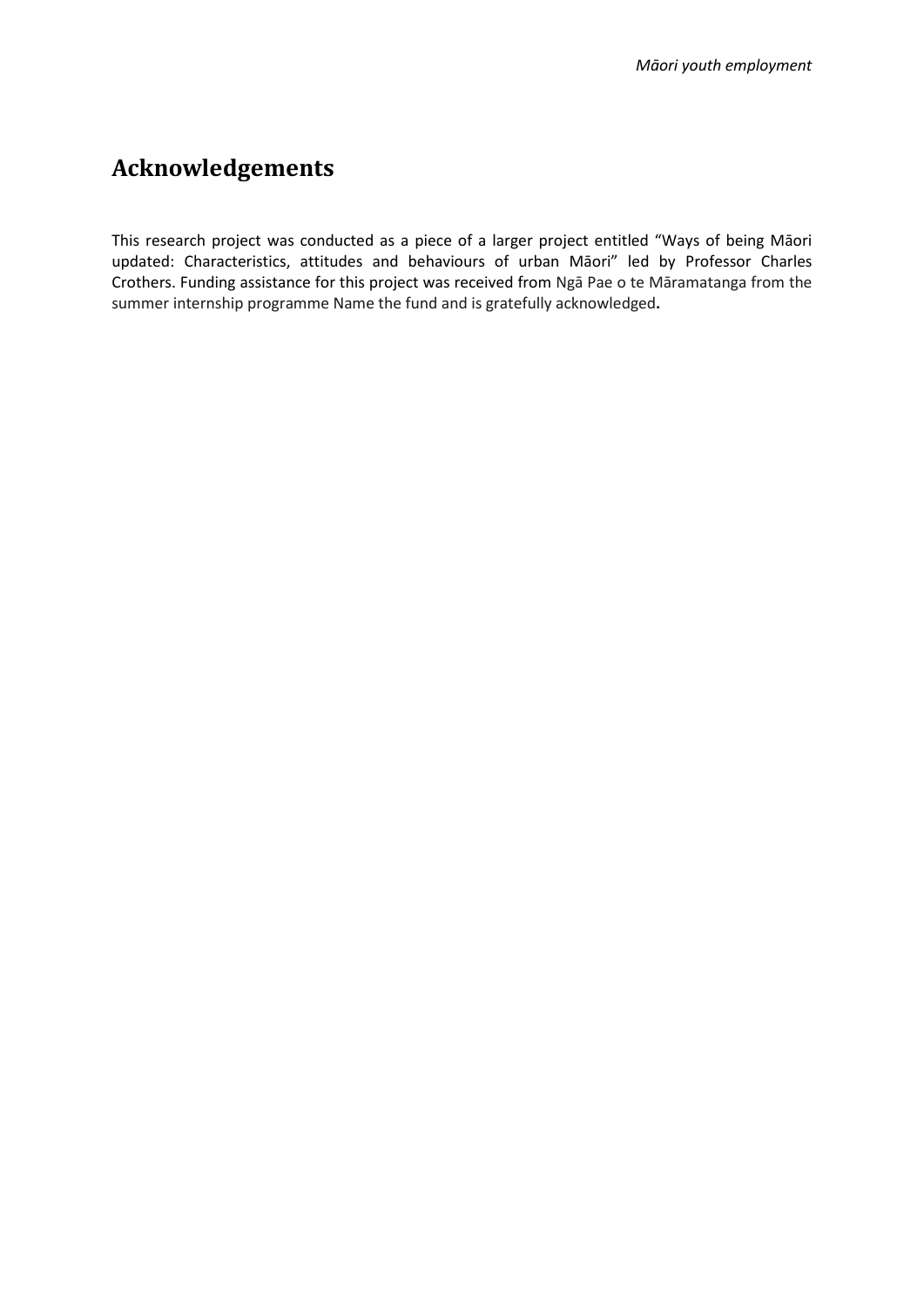## **Contents**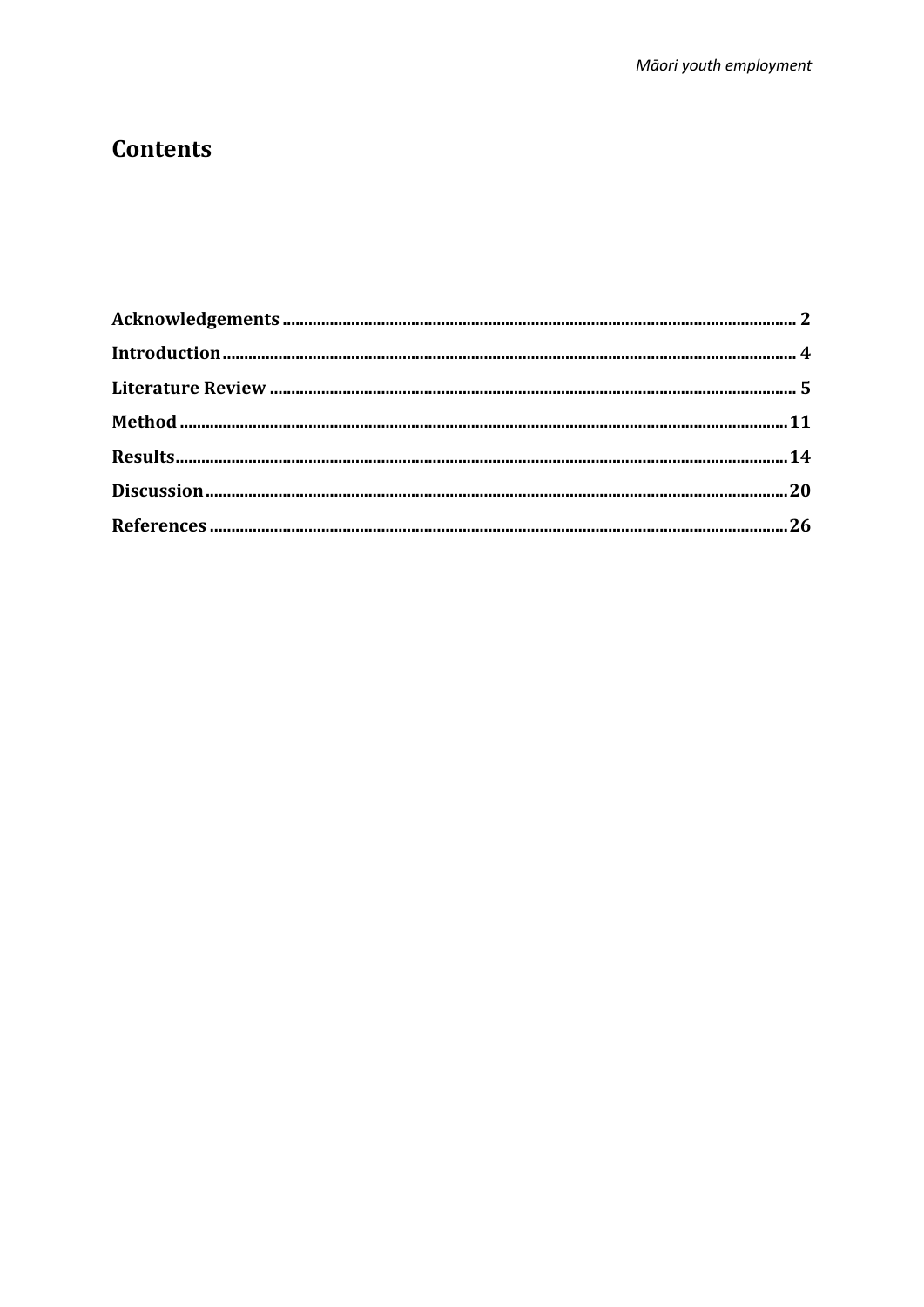## **Introduction**

This report introduces quantitative analyses of Māori youth employment and occupational status using data from the New Zealand General Social Survey (NZGSS) issued by Statistics New Zealand (SNZ) in 2008 and 2010. In relation to employment, the literature commonly defines youth as between the ages of 15 and 24 years (Bururu, Irwin, & Melville, 1998; Department of Labour, 2009a; Te Puni Kokiri [TPK], 2006). Previous literature on youth employment, and youth studies in general, often focuses on the problems of youth (Ministry of Youth Affairs, 2002; Sharples, 2010). In contrast, youth initiatives are making a shift from reacting, blaming and attempting to fix youth problems in isolation, towards a more proactive and holistic approach. The aim is to draw on a greater understanding of youth as active partners in their development, provide encouragement and plan ahead so that youth are able to grow into "innovative and energetic participants" (MYA, 2002, p.2) in society. Dr. Pita Sharples (2010) gives a positive example of forty youth he had been told about from the iwi of Whakatōhea who had assisted with projects in their community, such as upgrading marae and restoring old pa sites. By sharing this story in parliament, Sharples' (2010) stated his intention was to draw an "explicit link" (para 7) between youth, pride and mana.

Future change is dependent on the youth of today. In addition, their futures are often shaped between the ages of 15 to 24 during what has been described as "formative years" (DOL, 2009a, p.10). During this time, successful transition from secondary school to either tertiary study or meaningful employment will help to ensure positive futures. On the contrary, the greater time spent unable to connect to the labour market will have adverse long term impacts on their lives, careers and consequently the future of New Zealand and its economy (DOL, 2009a). Constant monitoring of the progress youth are making in terms of education and employment will assist with understanding trends and creating policy to help counter negative outcomes and create a greater number of opportunities for New Zealand youth (DOL, 2009a). Several initiatives have been proposed and implemented in recent years to ensure successful transition from education to employment (DOL, 2009a). For example, the Youth Guarantee Scheme provides 16 and 17 year olds with free secondary-school level education at a number of institutions, including polytechnics, wānanga or private training establishments (DOL, 2009a). In addition, the Gateway programme, monitored by the Tertiary Education Commission (TEC), offers employment experience to senior secondary school students while they are still studying (TEC, 2012). The employment arrangement provides structure workplace learning at no cost to the students. Students still attending school, or who have left can also utilise Youth Transition Services (YTS). YTS operate throughout the country to assist youth aged between 15 to 17 into training and employment (Ministry of Social Development [MSD], n.d.; YTS, 2008). YTS can assist young people in acquiring birth certificates, creating curriculum vitae or obtaining a drivers license. In addition, YTS has the stated aim of connecting youth who want to pursue tertiary study with New Zealand's tertiary providers (YTS, 2008).

According to an OECD report published in 2008, the NZ youth labour market fares well against other OECD countries with a steady growth rate on average of 3% over the decade leading up to 2008. In 2006, NZ youth unemployment was 9.6% compared with the OECD average of 14.7%. However, it is important to note, that these comparatively high averages can mask high performing or underperforming youth in unemployment and may not give us an accurate picture of the state of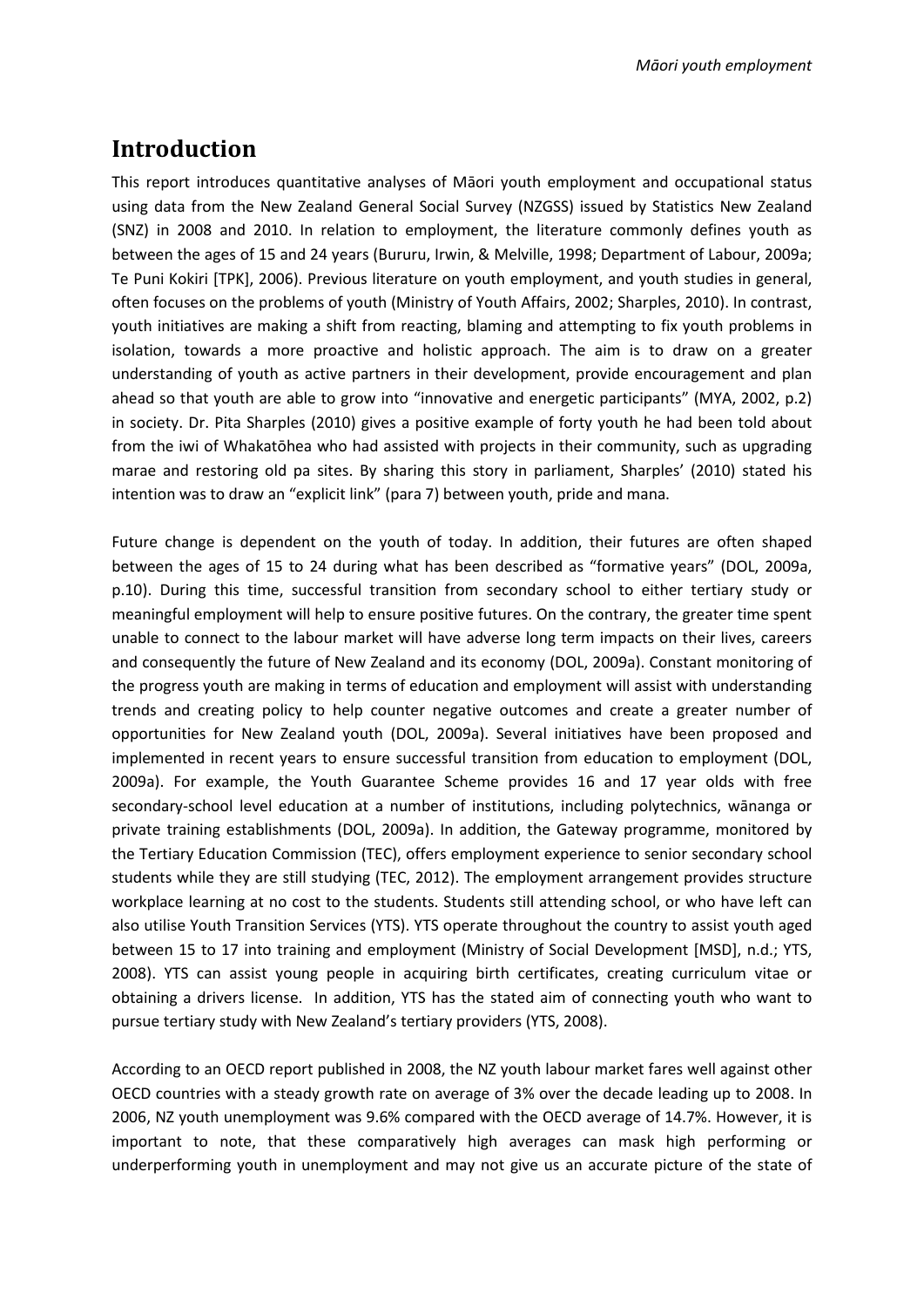youth employment in this country. OECD (2008) identified that youth most at risk were those who were not participating in education or training as it would adversely affect future employability (OECD, 2008). In 2006, 11% of NZ youth were in this category, and Māori and Pacific youth were twice as likely to be in this group (OECD, 2008). As the Māori population is disproportionately younger than other ethnicities in this country, they will be a large contributor to our economic future. Numbers of Māori youth are expected to increase by 25% by 2026 (DOL, 2009a). Therefore, minimising the number of Māori youth who are disengaged from education and employment will be a crucial factor in ensuring positive growth in New Zealand. However, the aim of this report is not to dwell on the poor position of Māori youth in the labour market compared to that of non-Māori. Like others before me, I attempt not to confirm the "old story" (Easton, 1995, para 2), of poor education and employment outcomes for Māori. Rather the focus is on Māori youth who are in employment. In particular, this report aims to identify the occupations and conditions in which Māori youth currently work as an indication of where Māori might stand in the labour market in 10, 20 or 30 years time. I also hope to identify whether demographic or socio-economic variables may help to explain any differences in Māori and non-Māori youth employment with an emphasis on how Māori youth may direct their efforts now to better their economic position for the future. The variables considered in this study include personal and household income, family characteristics, social marital status, education, urban/rural location, as well as the impacts of age and ethnicity.

### **Literature Review**

Youth employment is an important topic as it has real implications for the future of our economy. Despite much interest on the topic of youth and some literature dedicated to the topic of youth employment, their seemed to be a lack of research with a focus on the employment of Māori youth specifically. For this reason, this literature review for the most part explores key reports and data pertaining to the areas of youth employment and Māori employment separately, as well as offering some empirical and conceptual explanations of the disparities that exist between Māori and non-Māori labour market outcomes. The literature commonly defines working age youth as those between the ages of 15-24 years (Bururu et al., 1998; DOL, 2009a; TPK, 2006; OECD, 2008). Between these ages, young people are leaving secondary school, choosing to continue their education, enter employment and establish lifestyle patterns that will carry them into adulthood (TPK, 2006). However, it has been shown that there are also variations within this group that make it appropriate to treat them as two distinct categories, those aged between 15-19 years and those between 20-24 years (DOL, 2009a). The older youth aged between 20-24 years are often found to be closer to the total population in terms of employment statistics (DOL, 2009a). According to the 2006 Census, New Zealand youth numbered 571,176, which has increased from 505,065 youth in 2001 (DOL, 2009a). New Zealand youth, which currently makes up 14% of the total population, is expected to grow by 11% by 2026. The proportion of Māori youth is predicted to increase by 25% by that time, compared with a 59% increase for pacific youth and only marginal increases for European youth (DOL, 2009a).

The youth unemployment rate is most often higher than any other age category (Bururu et al., 1998; Robins, 1996, New Zealand Business Council for Sustainable Development [NBCSD], 2003). In 1994, 15-19 year old unemployment was at 20% with Māori of the same age group double that rate at 40%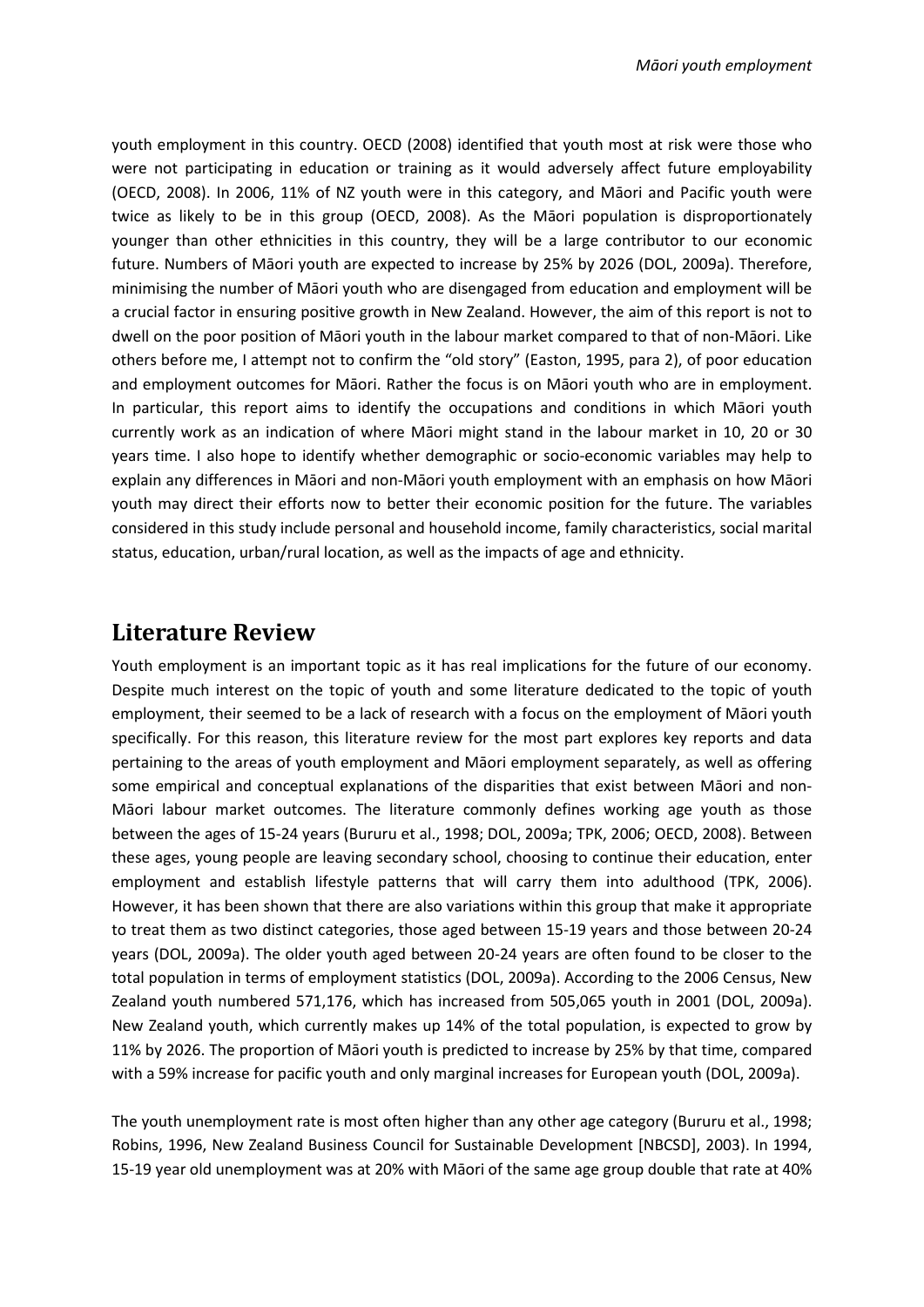(Robins, 1996). Between 1995 and 1998 youth between 15-24 years had a declining labour force participation rate and employment rate (Bururu et al., 1998). Bururu et al. (1998) suggest this change was possibly due to changes to income support and the school leaving age. Recent figures from the have shown that youth between 15-24 years are two to three times more likely to be unemployed than the general population (DOL, 2009a). However, labour force statistics show significant differences between the two youth age groups. According to data from the Household Labour Force Survey (HLFS), in 2008 the unemployment rate for 15 to 19 year olds was at 15.7% with 45.9% not in the labour force, compared with an unemployment rate of 7.4% for 20-24 years and 26.4% not in the labour force (DOL, 2009a). At September 2009, Māori youth between 15-24 years had the highest rate of unemployment compared to (within) the Māori population at 23.1% (DOL, 2009b).

Recent data shows that New Zealand youth are still overly concentrated in low skilled industries and occupations including service and sales workers, retail trade and accommodation, cafés and restaurants (DOL, 2009a). Youth are less likely to be employed in industries such as education or health and community services, which may reflect the entry-level requirements for these industries (DOL, 2009a). It is likely that the level of qualifications necessary for employment in these positions have not yet been acquired by youth (DOL, 2009a). These industries also have a high proportion of part-time employment, which would be attractive to youth who are still in study or pursuing other activities, such as preparing for or returning from overseas travel (DOL, 2009a). The high part-time employment experienced by youth is a key defining characteristic of this age group, but also makes the 15-19 year old group distinguishable from the 20 to 24 year age group. The younger age category often begins working to supplement study or other interests while continuing to live at home (DOL, 2009a). The older age group 20-24 years is less concentrated in particular industries and is more representative of the general workforce (DOL, 2009a).

It is commonly reported that Māori generally have poorer labour market outcomes and are more likely to be unemployed compared with non-Māori (DOL, n.d; DOL, 2009a; Easton, 1995). In 1991, Māori unemployment was 2.7 times the unemployment rate for non-Māori (Easton, 1995). However, According to DOL (2009b) Māori labour force participation has improved considerably since 2004. At September 2009, the Māori labour force participation rate was at 67.7%, a very minor difference compared to 68.6% for non-Māori, although participation rates were still lower for those under 25 years of age (DOL, 2009b). Māori employment grew by 8.7% from 2006 to 2007 compared to a total increase of 0.8% for non-Māori. Māori unemployment, was also at its lowest ever recorded rate in the Household Labour Force Survey at 7.6% (DOL, 2007). Figures released by TPK (2009), using the Labour Force Household Survey also show improvements in Māori unemployment as it dropped from 14.8% in September 1999 to 7.9% in September 2008.

Research has also questioned the definition of Māori (Chapple & Rea, 1998), as considerable disparities have been identified within Māoridom, particularly between those of mixed ethnicity and those who identify solely as Māori. For example, Chapple and Rea (1998) found that a greater percentage of "sole Māori" (p.70) do not have any formal qualifications than that of "mixed Māori" (p.70), with 52% and 34.9% respectively having not achieved a qualification. Sole Māori (52.7%) are also more likely to work in blue-collar occupations such as agriculture, fishery, trades, plant and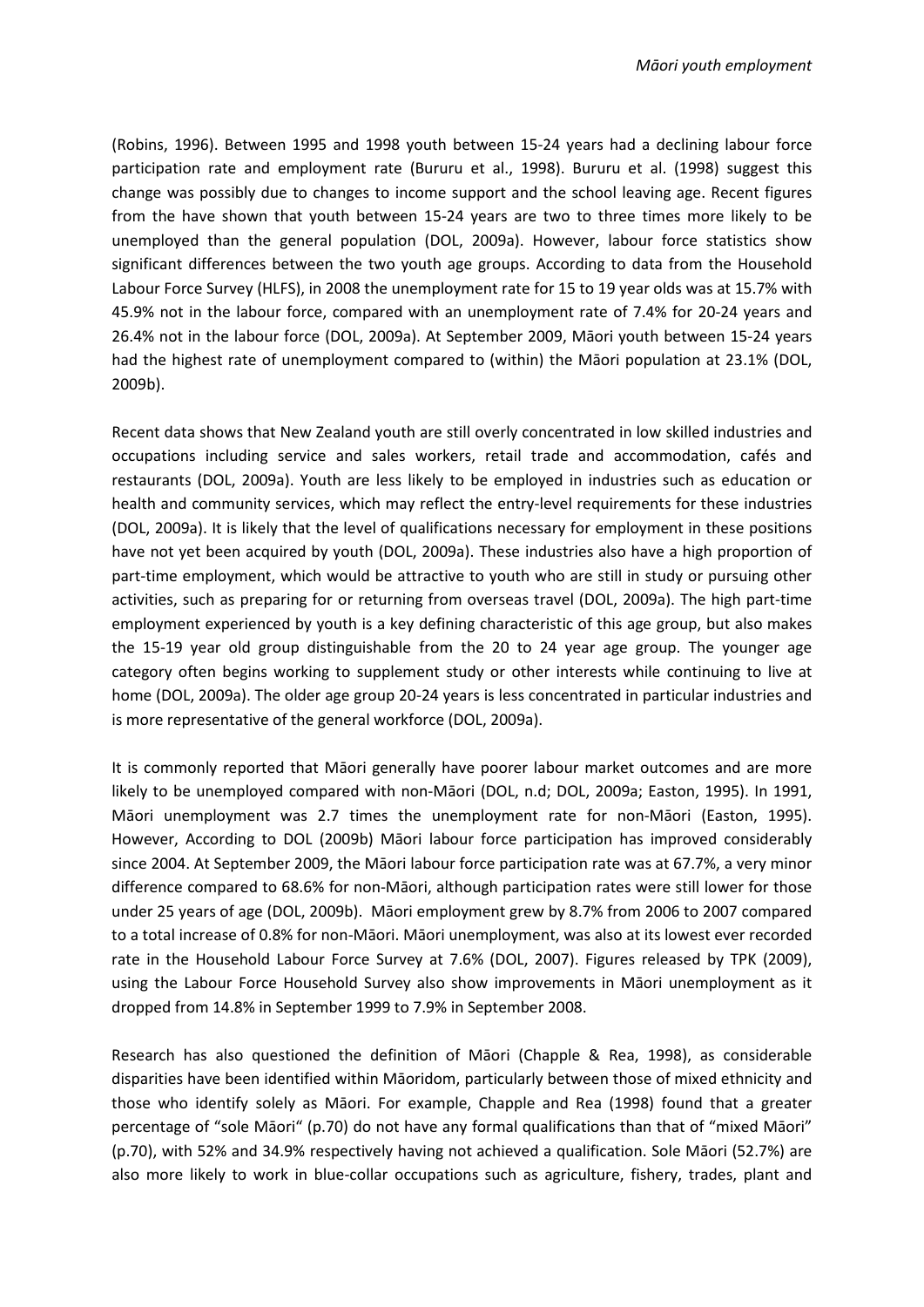machinery operators and elementary workers, than mixed Māori (43.8%). These authors suggest caution in drawing a dichotomy between Māori and non-Māori. However, for the purposes of this report and due to the small sample size in focusing solely on youth aged between 15 and 24 years, Māori will be treated as one category, regardless of whether or not they also identify with another ethnicity.

For youth, the main employing industries are retail trade and accommodation, cafés and restaurant industries due to the flexibility in hours and low entry-level requirements (DOL, 2009a). The hospitality industry had 40% of workers under 25 years of age in 2006 (Whiteford & Nolan, 2007). Employees aged 15-19 make up the largest group in hospitality (Whiteford & Nolan, 2007). Māori as a whole made up 12% of industry employees after NZ Europeans (58%) and Asians (16%) (Whiteford & Nolan, 2007). At June 2008, the largest percentage of Māori were employed in manufacturing, and wholesale and retail (TPK, 2009). However, the greatest growth in employment over the five years from 2004 occurred in the construction industry with an overall increase of 58.3% since 2003, although 2007 to 2008 saw a decline of 700 construction jobs for Māori (DOL, 2007; TPK, 2009). In terms of occupation, Māori showed greater improvements in participation in the two middle range occupations, skilled and semi-skilled, which includes trades, service workers and machinery operators between 2002 and 2007 (DOL, 2007), which continued into 2009 (DOL, 2009b).

In 2008, New Zealand entered a recession following many years of strong economic and employment growth (DOL, 2009c). As a result, demand for labour has decreased. In the year to June 2009, several industry sectors experienced decline in employment. Manufacturing experienced the largest employment decline of sixteen industries with 10,700 less workers from June 2008 to 2009, which is no surprise due to the recession's impact on the economies of NZ's trading partners (DOL, 2009c). The losses were proportionately smaller due to manufacturing being the third largest employing industry in NZ. In addition, the lower demand for labour may increase the likelihood of opting to study thereby increasing demand in the education sector. The largest decline in employment for occupation was for managers and technicians, and trade workers (DOL, 2009c). Occupations at both ends of the scale have experienced high numbers of unemployment. For example, the largest increase in unemployment was for those seeking positions as plant and machine operators, followed by legislator and professional positions (DOL, 2009c). Sales and service workers seemed to have the smallest increase, although this occupation also had the highest unemployment rate. This could indicate workers who have lost jobs in this industry may be seeking employment in other occupations due to the low demand for this type of labour (DOL, 2009c).

In 2009, Māori made up 12% of the total workforce (DOL, 2009b). The manufacturing and transport and storage industries had the highest rates of Māori participation in the year to September 2009, while health and community services have had the highest Māori participation growth rate since 2004 (DOL, 2009b). These figures are similar for the year to September 2011, in which manufacturing (38,300 employees) and wholesale and retail (29,100 employees) were the leading industries of Māori employment (DOL, 2011). The Finance and Insurance industry had the least number of Māori employees at 3,500. Interestingly, the two occupational groups with the highest number of Māori employees in the year to 2011 were labourers (51,400) and professionals (41,100 workers) (DOL, 2011). Due to structural changes and lasting effects of the recession, little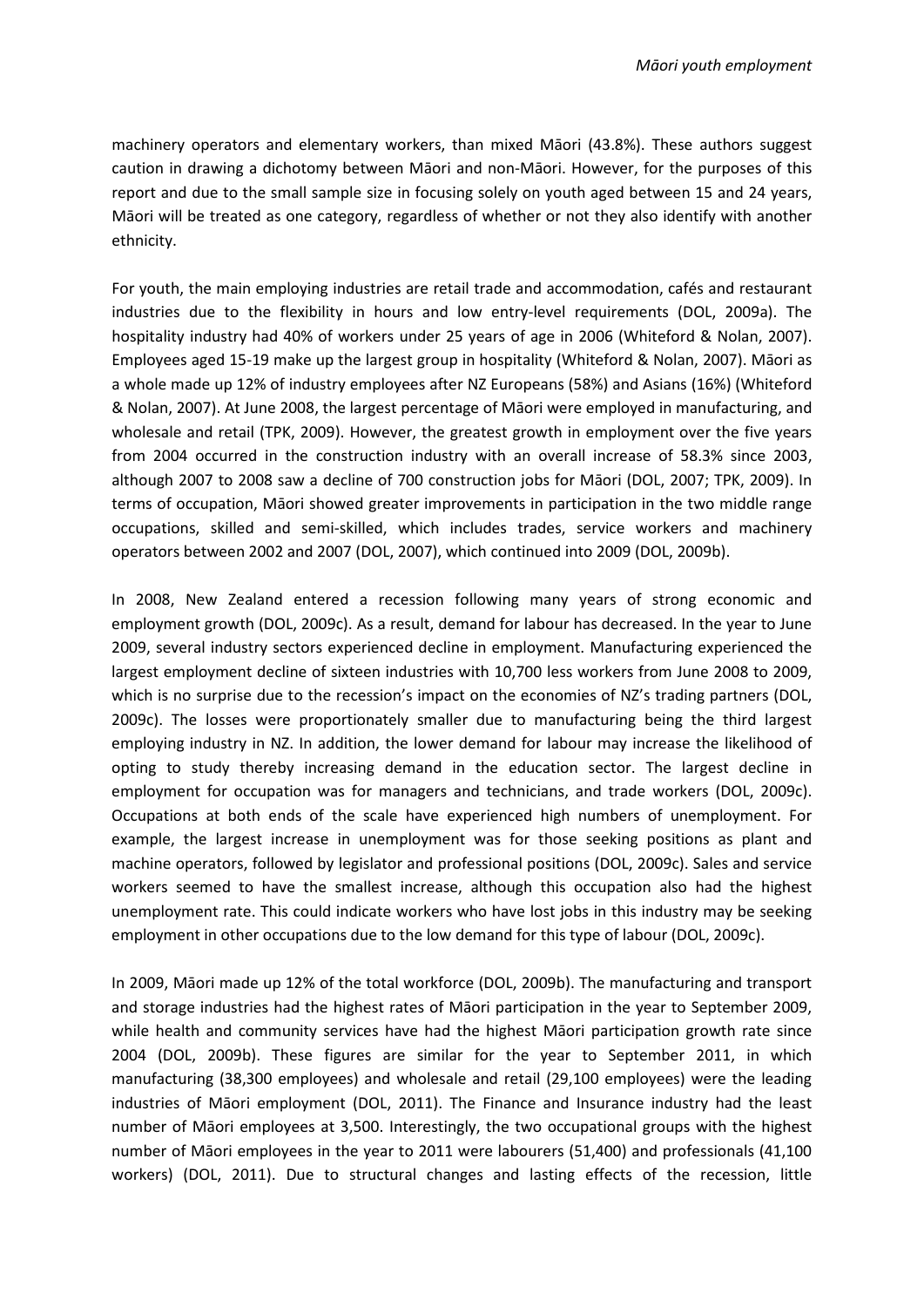improvement in employment is expected in the manufacturing industry (DOL, 2011). Slow growth is also expected in construction, although this may change depending on the effects of the Christchurch earthquake (DOL, 2011). The predominance of Māori in industries such as manufacturing, and retail and tourism, present significant challenges, particularly in relation to economic downturn (DOL, 2009b). These industries, and consequently the employees who work in them are expected to be disproportionately affected by economic crisis (DOL, 2009b).

The debate about employment often negates any discussion relating to the quality of employment (Easton, 1995). Economists have theorised that the labour force is segregated into at least two distinct markets (Easton, 1995). The primary labour market is characterised by job security, higher pay and better working conditions, while secondary labour market employees face job instability, lower wages and poorer working conditions (Dickens & Lang, 1988; Easton, 1995). There is thought to be very little mobility between these two markets (Hudson, 2007). However, a high number of youth often begin working in the secondary labour market as a form of supplementary income while they are studying toward secondary school or post-secondary school education (Easton, 1995). It is also a possibility that those who start in employment at a young age gain a number of skills and experiences that allows them to climb the career ladder, without simultaneously gaining post secondary-school qualifications (Easton, 1995). Dickens and Lang (1985) have previously identified gender and ethnicity as variables that allocate individuals to a particular labour market. This is supported by the fact that almost twice as many Māori work in semi-skilled to low-skilled occupations than in skilled and high-skilled occupations (DOL, 2007). On the other hand, non-Māori are more likely than Māori to be found in occupations with higher pay and job security, such as Legislators, administrators and managers; technicians and associate professionals; and professionals (DOL, 2009b).

A study by Maani (2002) used a 50% census sample from each year between 1986 and 1996 to determine ethnic disparities in the relationship between income and educational achievement. Results showed that Māori in urban and semi-urban areas fare better in terms of employment (Maani, 2002). Controlling for several characteristics, the author found that rural Māori were more disadvantaged than other groups. However, the number of rural Māori may be comparatively small as Māori have been considered "an urban people" (Kukutai, 2011, p.23) for decades now. Today, 85% of Māori live in areas defined as 'urban', which statistically includes populations from 1,000 through to over 30,000 (Kukutai, 2011). According to Kukutai (2011) a greater percentage of Māori (12.8%) than non-Māori (8.1%) live in 'minor urban' areas, statistically defined as those with populations between 1,000 and 9,999, while jobs and essential services are generally located in 'main urban' areas. Therefore, drawing a dichotomy simply between urban and rural areas may be misleading. Maani (2002) also found that Māori in general were less likely to be married, which for males, was associated with lower incomes. One of the significant findings in Maani's (2002) study was that once qualifications are controlled for, the occupational status gap between ethnicities is minute, particularly in 1996 (Maani, 2002). Therefore, it is a possibility that closing the 'education gap', defined as the differences in educational achievement between Māori and non-Māori students (Else, 1997), would consequently close the gap in income and employment between these two groups.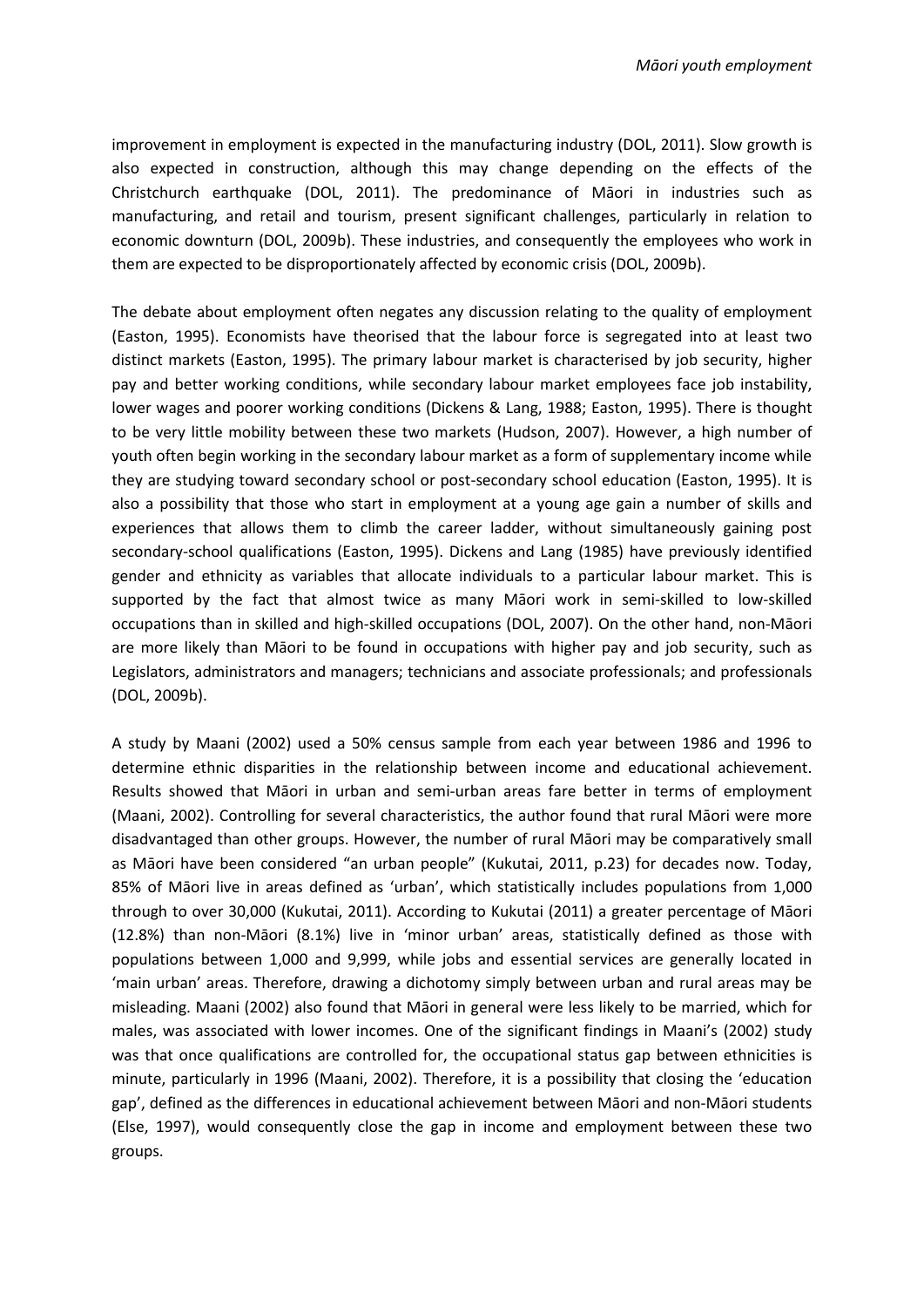Despite constant reporting that Māori labour market outcomes are poorer than non-Māori, several studies have shown that much of the differences can be attributed to characteristics of the individual, such as age, education and parental status (Winkelmann & Winkelmann, 1997). If individual characteristics are able to explain the entire difference between Māori and non-Māori in terms of employment, the suggestion that Māori are disadvantaged in the labour market could prove erroneous (Winkelmann & Winkelmann, 1997). Winkelmann and Winkelmann (1997) estimated multinomal logit models to analyse the extent to which differences in employment between Māori and non-Māori can be explained by individual characteristics, including age, education, marital and parental status and urban/rural location. Their results showed that half of the differences in full-time employment between Māori and non-Māori males could be explained by individual characteristics. For women, most of the differences in full-time employment and a portion of the differences in part-time employment could be explained by individual characteristics. Very little difference found between Māori and non-Māori males in terms of part-time employment. Between the years of 1897 to 1996, qualification data for those aged over 15 years showed the gap between Māori women and non-Māori women to be narrowing faster than the gap between Māori and non-Māori men (Else, 1997).

Family size can determine the amount of resources available to care for each child. While Māori used to have more children than non-Māori this does not seem to be the case anymore (Else, 1997). However, Māori women usually have their children younger which may give them less time to pursue education and development that will help to establish them in the workforce. Māori children also are more likely than non-Māori to grow up in single parent families (Cunningham, Fitzgerald and Stevenson, 2005; Else, 1997). The summary of the same report also cited discrimination and poor attitudes toward schooling, particularly from males, if they have not been performing well as barriers to education. Winkelmann and Winkelmann (1997) questioned whether a "Māoriness" (p.47) factor would be a possible explanation for labour market disparities between Māori and non-Māori. This included Māori perceptions and attitudes toward education and employment as well as external perceptions of Māori through potential racial discrimination (Winkelmann & Winkelmann, 1997). However, there is little evidence to suggest that Māori youth do not value education (Else, 1997). Surveys conducted amongst high school students indicate that education is as desirable to Māori as it is to their non-Māori counterparts (Else, 1997).

'Māoriness' was also considered by Easton (1995) who related social characteristics as well as personal characteristics as possible causes of unemployment. Easton (1995) noted how friends and family who are employed and connected to the job market could act as rich sources of employment information. Therefore, if one's family and friends are unemployed, not in the labour force, or have poor quality jobs, finding positive job prospects may prove difficult. Similarly, if parents are unemployed, their ability to find jobs for their children is reduced (Easton, 1995). Cunningham et al. (2005) conducted telephone interviews on 100 Māori participants as a part of the project 'Pathways to Sustainable Employment' (PASE). Results showed that Māori were less likely to utilise formal career guidance services than non-Māori and relied instead on existing networks and relationships. Else's (1997) summary report identifies that while some research has been able to match Māori with non-Māori in terms of education and income, other research shows that even when no differences exist in terms of age, occupation and level of education, Māori are still more likely to be unemployed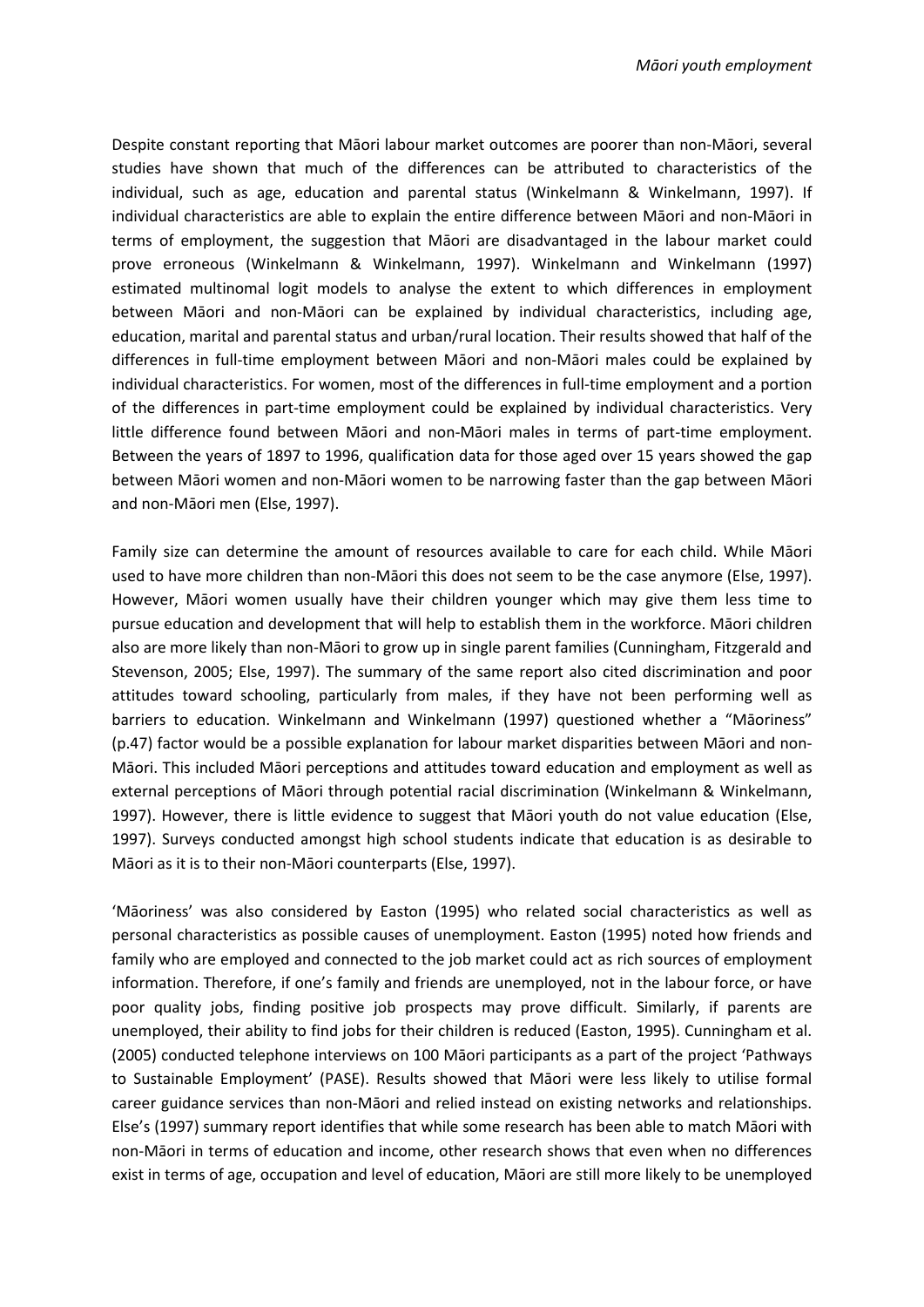than Pākehā (Else, 1997). This may be explained by poorer access for Māori to job information as described (Else, 1997; Easton, 1995). Other possible causes include racial discrimination, such as the reluctance to hire Māori over Pākehā, and the higher concentration of Māori in occupations and locations which are most affected by changes to the economy, consequently making Māori more vulnerable to unemployment (Else, 1997).

Māori participation and performance in education has been improving over the years. For example, in 1982 young Māori who left school, would usually do so after 3 years. In 1992, a large percentage (61%) left following four years of secondary school education. In addition, while many Māori youth still leave school without any secondary school qualifications (Robins, 1996), the number of these students has declined (DOL, 2009b). The year to 2009, possibly due to economic downturn, also saw an increase in 15-24 year old Māori participation in formal study. Youth educational performance in general has been improving across the board (DOL, 2009a). Over the 3 years to 2009, the number of students leaving school with NCEA Level 3, the highest attainable secondary school qualification, increased from 29.6% to 35.3% (DOL, 2009a). Similarly, the number of students leaving school with no qualifications decreased from 12.9% to 4.9%. However, Māori youth still make up a large share of those leaving secondary school without qualifications. The level of secondary-school qualifications achieved is indicative of those entering tertiary study and also suggests the skills the future workforce is likely to possess (DOL, 2009b).

Evidence has shown greater participation in tertiary education and greater completion rates in recent years (DOL, 2009a). Approximately one half of 18-19 year olds and one third of 20-24 year olds are studying toward tertiary qualifications (DOL, 2009a). Unfortunately, figures show a decrease in tertiary participation for Māori youth aged between 18-19 years compared to previous years. Māori youth also have lower completion rates in tertiary education and are less likely to pursue postgraduate study or take courses in sciences or engineering (DOL, 2009b). Overall, youth participation in industry training within the workplace has seen improvements. Youth between 15- 19 years make up 11% of workers receiving industry training. Construction, engineering and motor engineering are the most common types of Modern Apprenticeships, of which there was an increase in youth participation of 15% between 2006 and 2007 (DOL, 2009a). The most popular apprenticeships for Māori are building and construction, and engineering (DOL, 2009b).

Research has shown that as one's level of qualifications increase, the probability of employment increases and the probability of unemployment decreases (Winkelmann & Winkelmann, 1997). One of the key findings in their study was the degree of difference in returns to education for Māori and non-Māori. In removing the restriction for independent variables to affect both groups identically, results showed that Māori benefited greater from further education. The downside of this is that Māori may be disproportionately penalised if they do not achieve at least a basic secondary school qualification. Data from the HLFS shows that the unemployment rate in 2009 for those with no qualifications was considerably higher than the total unemployment rate, which indicates that those who are better qualified have had better success at retaining employment during economic downturn (DOL, 2009c).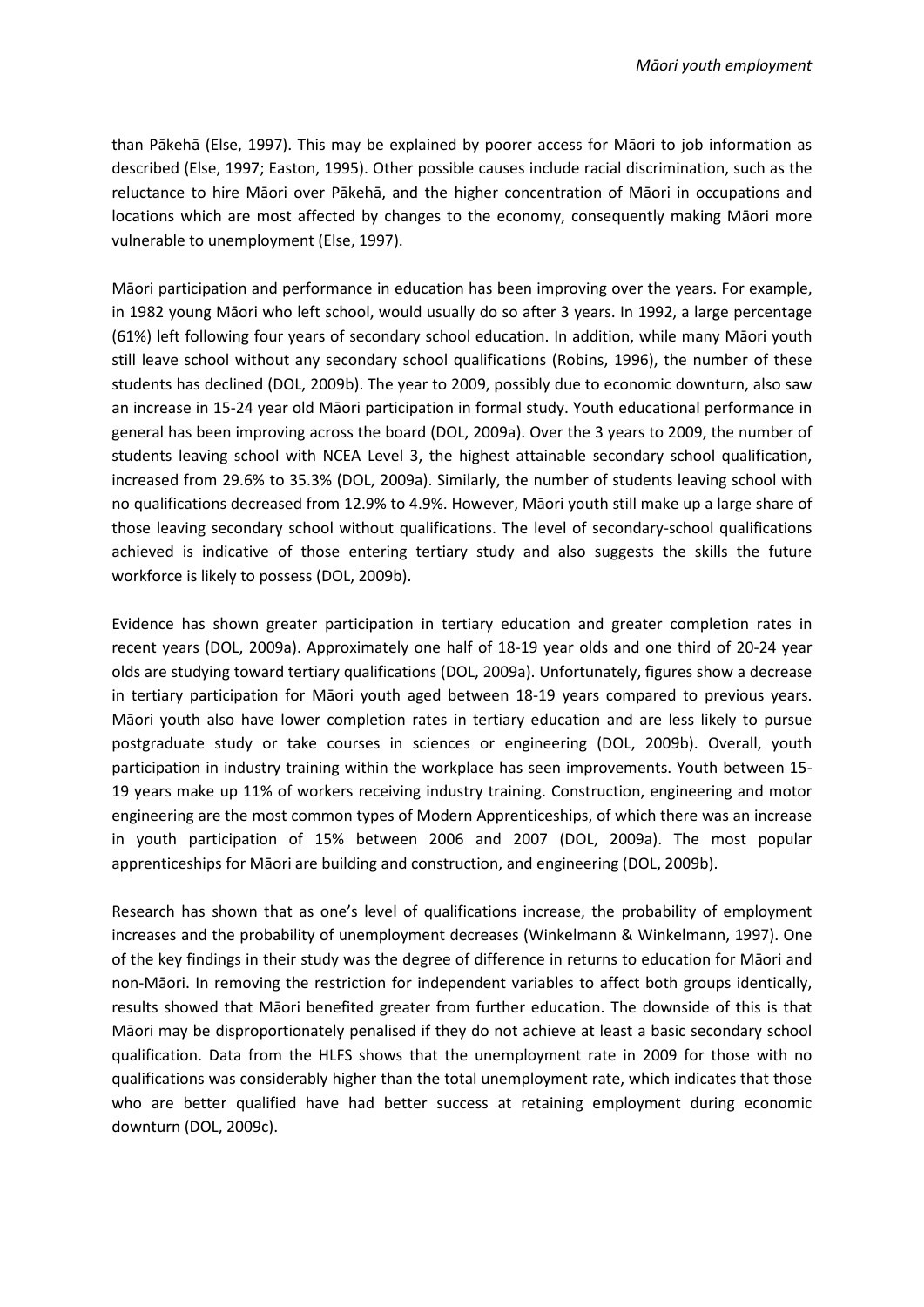## **Method**

The analysis in this report utilizes survey data collected by Statistics New Zealand (SNZ) in the 2008 and 2010 New Zealand General Social Survey (NZGSS). The NZGSS, is a biennial survey that provides data on a number of social and economic outcomes for New Zealanders aged 15 years and over. One individual per household is randomly selected to answer a questionnaire. In this report, responses are divided into those who identified as Māori and all other ethnic groups are labelled as non-Māori. Responses from the two surveys were combined in order to gain a larger sample. This report looked mostly at youth data pertaining to those aged between 15 and 24 years of age. Where appropriate, data for those aged between 25 and 64 years have been used for comparison. Data pertaining to those over 64 years have been totally removed from this study.

Of those aged between 15 and 64 years there was a total of 13,360 participants (unweighted) over the two distributions of the survey in 2008 and 2010. Table 1 below shows the weighted number of participants in this study. Results from the NZGSS were weighted by Statistics NZ to represent the total number of households in New Zealand. These results were rescaled so that the number of cases remained at the achieved sample size. All percentages and counts used in this study have been calculated from weighted data unless otherwise specified. Percentages have been rounded to the nearest whole number, while means and standard deviations have been rounded to 2 decimal places.

| Age      | Non-Māori | Māori | Total |
|----------|-----------|-------|-------|
| 15 to 19 | 1270      | 331   | 1601  |
| years    |           |       |       |
| 20 to 24 | 1284      | 264   | 1548  |
| years    |           |       |       |
| 25 to 64 | 9999      | 1432  | 11431 |
| vears    |           |       |       |
| Total    | 12553     | 2027  | 14580 |

**Table 1: Participants in NZGSS in 2008 and 2010 (weighted figures)**

Table 1 shows the total number of participants using weighted data. Those classified as youth make up roughly 20% of the total sample. Due to the small number of cases relating to youth and youth in employment in particular (see Figure 1 below), youth have often been treated as one category, aged 15-24 in this report. Where possible, this age group has been further divided into those aged between 15-19 years and those between 20-24 years to determine the variations that exist within the youth population.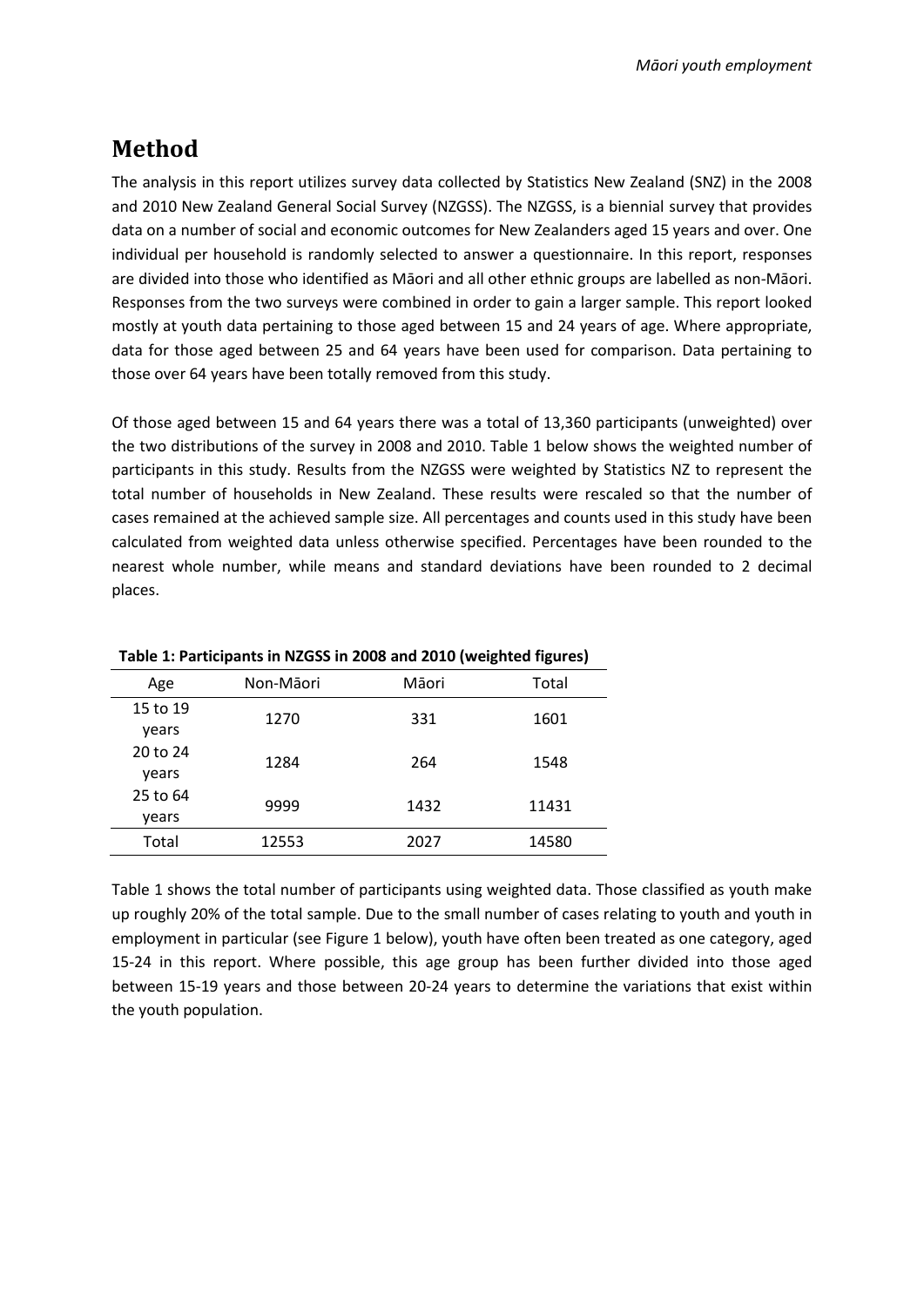



Of youth respondents in the NZGSS approximately 60% were employed at the time of taking the survey. Figure 1 shows that Non-Māori youth in this sample had a greater percentage of individuals who were employed (62%, n=1572) than Māori youth (52%, n=307), while Māori had greater percentages of youth who were unemployed (13%, n=76) or not currently engaged in the labour force (36%, n=213).

The following is a brief description of the variables considered in this report. It is necessary to note that some disparities exist in the questions asked between the 2008 and 2010 version of the NZGSS. Where these differences exist relating to variables observed in this report, they will be discussed below. The person's main occupation is the main dependent variable considered in this report. The NZGSS asks respondents to indicate their occupation according to specific categories, which differed between 2008 and 2010 (see table 2).

| 2008                                                 | 2010                                   |
|------------------------------------------------------|----------------------------------------|
| Agriculture and Fishery workers                      | <b>Managers</b>                        |
| Clerks                                               | Professionals                          |
| Elementary occupations (incl residual<br>categories) | Technicians and trades workers         |
| Legislators, Administrators and Managers             | Community and personal service workers |
| Plant and machine operators and assemblers           | Clerical and administrative workers    |
| Professionals                                        | Sales workers                          |
| Service and Sales workers                            | Machinery operators and drivers        |
| Technicians and Associate professionals              | Labourers                              |
| Trades workers                                       | Residual categories                    |

|  | Table 2: Occupational categories listed in NZGSS in 2008 and 2010 |
|--|-------------------------------------------------------------------|
|--|-------------------------------------------------------------------|

For this report, main occupation was recoded into 5 categories:

- 1. Managers and professionals
- 2. Technicians and Trades
- 3. Clerks, Sales and Service workers
- 4. Agriculture and Fishery workers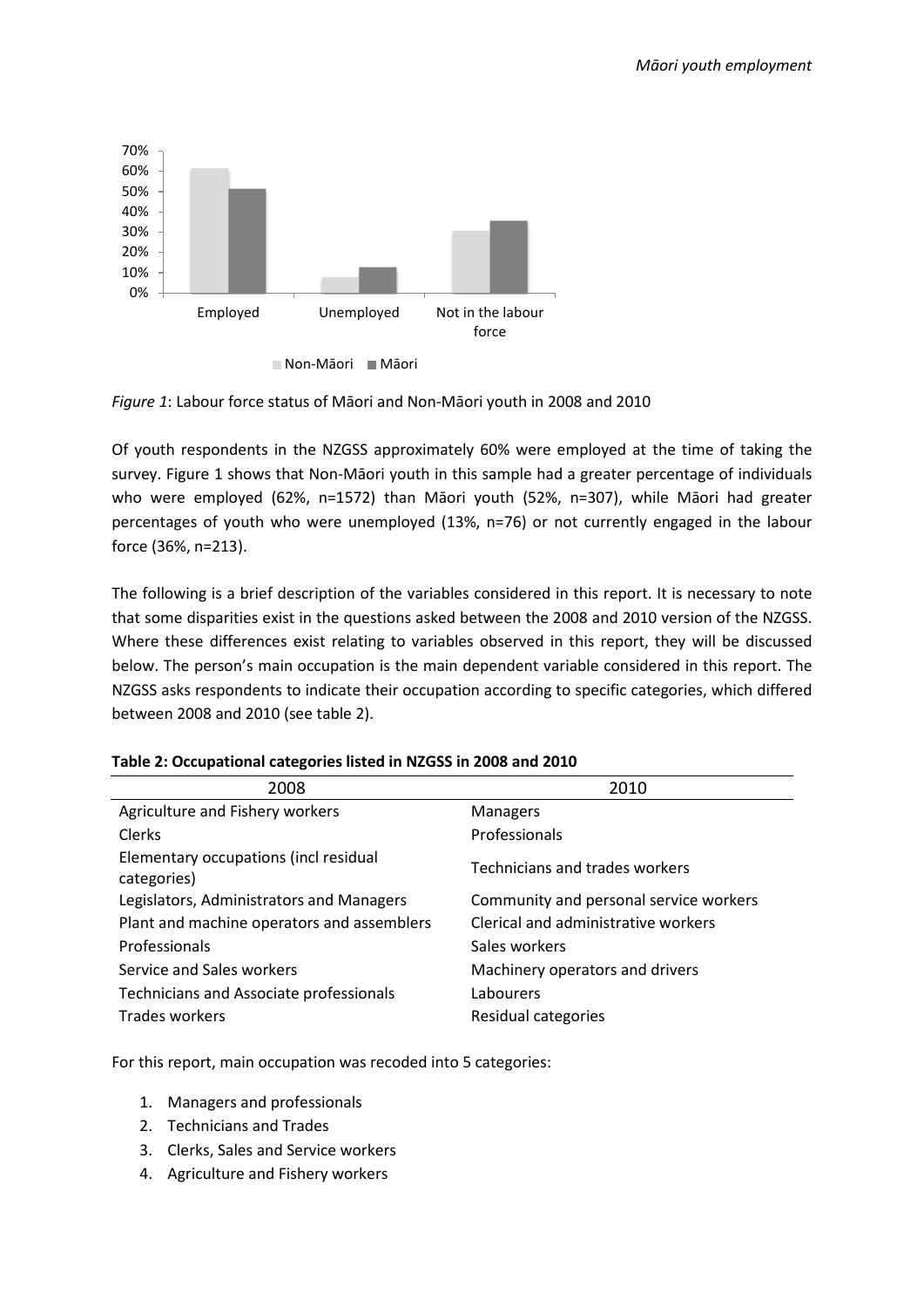#### 5. Machinery operators and Labourers

Employment type, considered the number of youth working full-time or part-time. Data pertaining to employment arrangement was collected in the NZGSS. Participants were asked to select from the following: "permanent", "fixed-term", "contractor", "seasonal", "temporary", "casual" or "other". With the assumption that a permanent employment arrangement offers the greatest amount of job stability, these arrangements were recoded for this report into simply "permanent" or "other".

Household income was used as an indicator of socioeconomic status. In the NZGSS, household income is calculated by combining the total gross annual incomes for all members in the household (SNZ, n.d.a). Respondents are asked to indicate their household income by selecting one of 16 income categories derived from the New Zealand Standard Classification of Income Bands 2009 (SNZ, n.d.a). In this report, establishing means for income was calculated by assigning the midpoint for the income band selected to each response.

Socio-demographic variables considered in this report include level of education, urban/rural location, social marital status and family characteristics. Education is measured in this report by assessing the highest level of qualification achieved. In the NZGSS, respondents select their highest level of qualification ranging from '0-no qualifications' to '10-Doctorate degree'. For the purposes of this report, the highest level of qualification achieved was recoded into 5 categories.

- 1. No qualifications
- 2. Certificate (Levels 1-4)
- 3. Diploma (Levels 5&6)
- 4. Bachelors degree and Level 7
- 5. Postgraduate & Doctorate (Levels 8-10)

Respondents identify urban and rural location by selecting one of four categories, main urban, secondary urban, minor urban and rural areas. For this report, this variable was recoded into main urban, other urban – consisting of both secondary and minor urban areas, and rural. Social marital status is examined in the NZGSS by indicating whether one is partnered or non-partnered. Family characteristics, in this report, are made up of a combination of two separate results from the NZGSS. Firstly, Family type by child dependency status asked respondents to indicate which of the following best describes their family type, "couple without children", "couple with at least one dependent child and possibly others", "couple with adult children and possibly others", "one parent with at least one dependent child and possibly others", "one parent with adult children only", or "not in family nucleus". As we are looking predominantly at data provided by those aged between 15-24 years, we would assume that where the respondent indicates 'adult children' they are likely to be referring to themselves. However, when referring to dependent children, which is defined by statistics nz (n.d.b) as someone who is under 18 years and not employed full-time, respondents could be referring to themselves if meeting the criteria, or they may have dependent children of their own. The NZGSS also asks respondents to indicate the number of people who raised them by selecting "one", "two", "more than 2 but less than 6", or "lots of people, or an institution. It was expected that the combined results from these two questions relating to family characteristics would give an indication of the family composition of the respondent.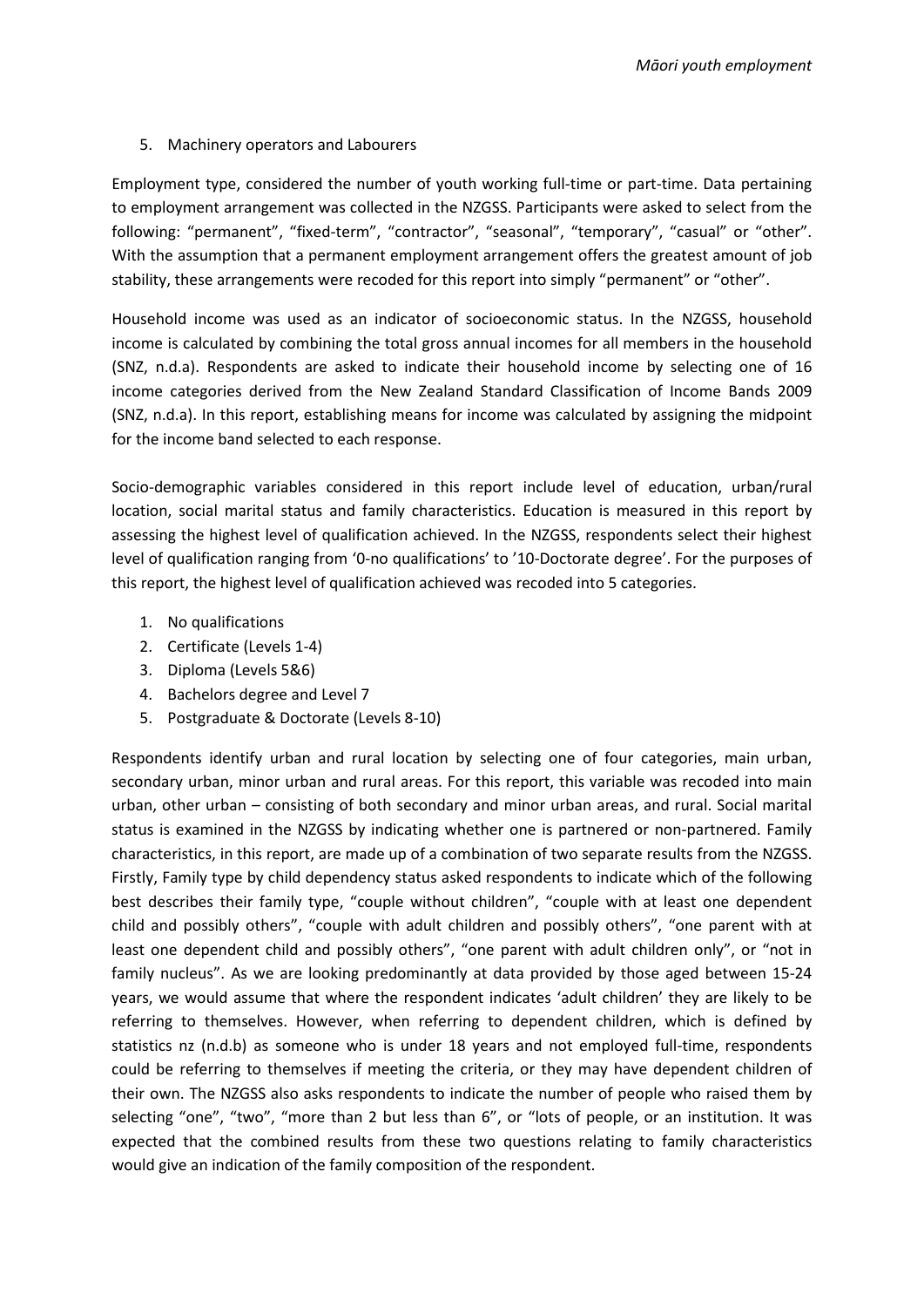An attempt to measure the effect of factors that have been attributed to Māori specific views also took place in this report. Results from three questions in the NZGSS, each using a 5-point likert scale response format were used to assess attitudes about knowledge, skills and abilities, education and discrimination. Participants were asked, "How do you feel about your knowledge, skills and abilities?" and were to select between "very satisfied", "satisfied" "neither satisfied nor dissatisfied", "dissatisfied" or "very dissatisfied". Secondly, participants were asked to indicate the extent to which the following answers matched their feelings about education: "education is very important", "education is important", "education is neither important nor unimportant", "education is unimportant", "education is very unimportant". Lastly, participants are asked to reveal the extent to which they agree with the following statement: "Local employers treat everyone fairly, regardless of what group they are from". Answers ranged from "strongly agree", "agree", "neither agree nor disagree", "disagree", or "strongly disagree".

Each of these variables described where assessed using cross-tabulations, analysis of variance (ANOVA) or multiple classification analysis (MCA). Cross-tabulations were used to identify whether any disparities exist between Māori and non-Māori youth in terms of occupation, personal income, employment type, family characteristics, urban/rural location and education. MCA's were used to examine the effect of predictor variables on several dependent variables. The dependent variables used in this analysis were occupation, personal income and highest qualification achieved. The statistical significance of each variable was determined by an ANOVA table, which for this report included only variables with values below 0.05.

## **Results**

This study aimed to identify occupations and conditions in which Māori youth work as an indicator of where Māori might stand in the labour market in the near future. In addition, ANOVA's and MCA's were conducted to identify whether socioeconomic or demographic variables may explain the proportion of variance relating to occupation, personal income and education as dependent variables.



■Non-Maori Maori

*Figure 2:* Main occupation of Māori and non-Māori youth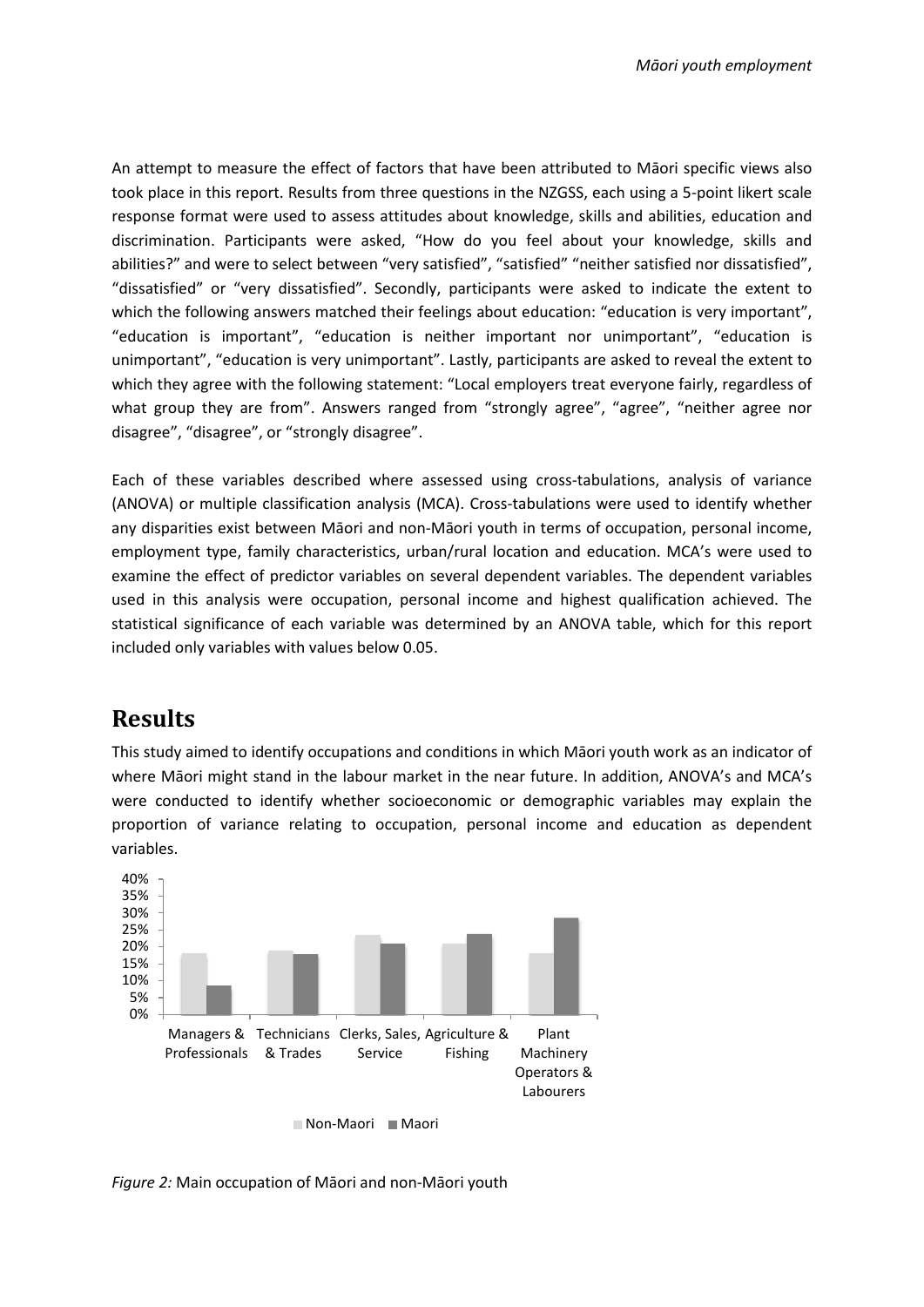Figure 2 shows the occupational status of Māori and non-Māori youth. There is a statistically significant association between ethnicity and occupation (p=0.00), although the strength of the relationship is relatively weak (eta=0.12). Both Māori and non-Māori youth seem to be relatively evenly spread across the occupational groups, with the exception of Managers and Professionals, which constitutes only 9% (n=25) of Māori youth. The highest concentration of Māori youth is in Labourer or Machinery operator occupations (29%, n=83).



*Figure 3:* Mean personal income for Māori and non-Māori in 2008 and 2010

In the NZGSS, respondents are asked to indicate their amount of personal income before tax in the 12 months prior to the survey by selecting an income range. The 16 income categories are derived from the New Zealand Standard Classification of Income Bands 2009 (SNZ, n.d.a). To calculate the mean for Māori and non-Māori youth the midpoint for each category was assigned to each response. It is important to note that income as referred to in this question does refer to wages, but also includes other sources of income, such as through student allowances, work and income benefits or interest on investments. Using this method the mean personal income for Māori youth at both the 15-19 and 20-24 age categories is slightly higher incomes than those of non-Māori. The mean personal income for Māori aged 15-19 years worked out as \$4,890 (σ=10.63), while the mean for non-Māori in the same age category was \$3,940 ( $\sigma$ =9.95). For the older youth category, the mean personal income for Māori was \$22,300 ( $\sigma$ =13.54) compared with \$21,200 ( $\sigma$ =16.49) for non-Māori. However, this trend reverses for the older population, with the mean personal income for non-Māori considerably higher at \$47,920 (σ =41.34) than that of Māori (\$39,270, σ=31.64).



*Figure 4*: Percentage of full-time and part-time workers by age category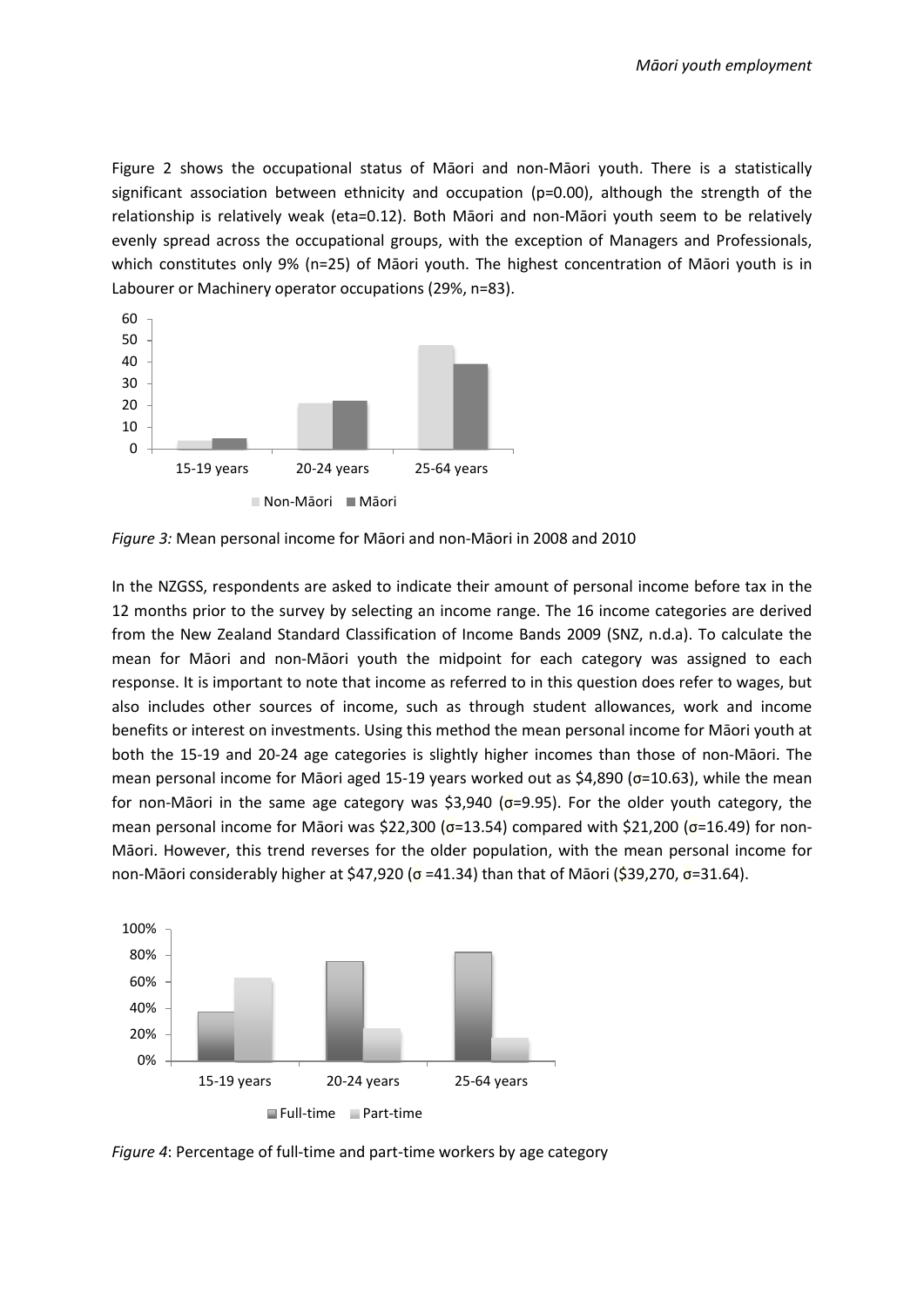A significant association between working full-time or part-time and age was found (p=0.00, eta=0.27). Figure 4 shows that as age increases the percentage of individuals who report working part-time decreases. Approximately 63% of all workers aged between 15-19 years work part-time. Between the ages of 20-24 years this percentage drops to 25% of this age group in part-time employment. The percentage of full-time and part-time workers of both Māori and non-Māori youth in this sample was very similar, with approximately 60% of youth in part-time employment and the remainder in full-time employment. Youth employment arrangements were also considered. With the assumption that a permanent employment arrangement offers the greatest amount of job stability, employment arrangements were recoded into simply "permanent" or "other", which reflected arrangements such as fixed-term, contractors, and seasonal and casual workers. Using this method, minimal differences were found between Māori and non-Māori youth and no significant associations were found. Māori and non-Māori youth had 66% (n=193) and 63% (n=969) respectively, who reported having a permanent employment arrangement.



*Figure 5.* Number of people who raised Māori and non-Māori youth.

Figure 5 shows that Māori had a higher percentage than non-Māori of being raised either by one person, or by more than three people or an institution. Of non-Māori, 82% (n=2097) reported being raised by two people, compared with 60% of Māori youth (n=353). The chi square test showed a weak significant association between ethnicity and the number of people involved in raising children (p=0.00, eta=0.14). Data also showed that Māori youth are engaged in romantic relationships from a younger age as 9% of Māori aged between 15-19 years report having a partner, compared with 4% of non-Māori. For the older youth age bracket, Māori still have a higher percentage of partnered individuals (39%, n= 103) than non-Māori (25%, n=324). Considering youth as one age category, 22% of Māori youth reported having a partner, while 15% of non-Māori in the same age group reported having a partner. Again, a weak significant association (p=0.00, eta=0.08) was found between ethnicity and being in a relationship.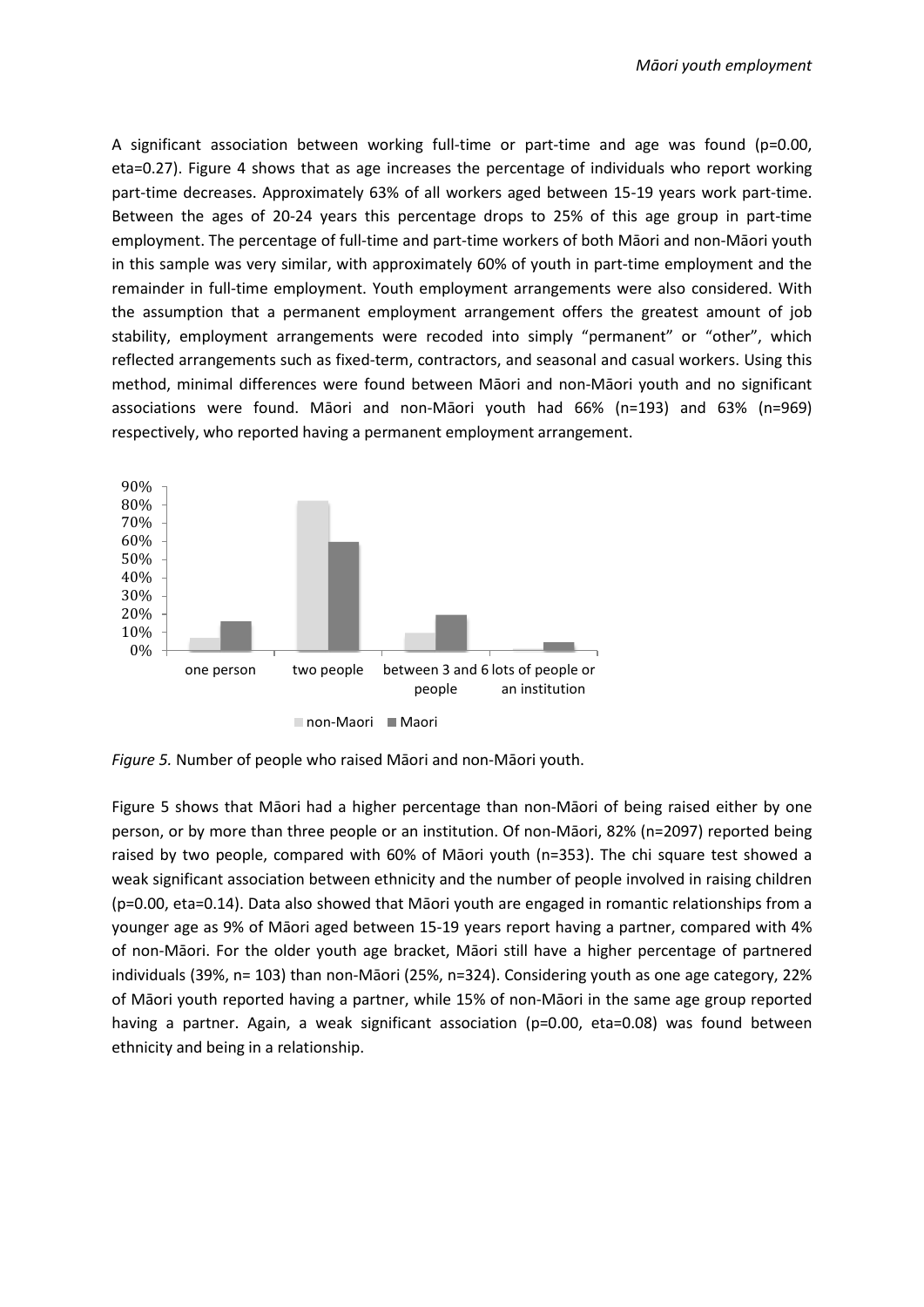

*Figure 6*: Mean household income for Māori and non-Māori in 2008 and 2010

Similar to the measure for personal income, household income is reported in income bands rather than an actual income. Household income is calculated by combining the total gross annual incomes for all members in the household (SNZ, n.d.a). Figure 6 shows that non-Māori have much higher household incomes than non-Māori across all three age categories. Household incomes of non-Māori steadily decrease as individuals get older, with a mean of \$99,128 for 15-19 year olds, \$98,515 for 20-24 year olds and \$96,123 for those aged 25 to 64 years. For Māori, household income increases from \$83,059 for the 15-19 age group to \$87,920 for those aged between 20-24, then decreases to \$83,852 for those aged over 25 years.



*Figure 7*: Urban/rural location of Māori and non-Māori youth.

Figure 7 shows that the majority of youth in this sample live in urban centres characterised as those with populations over 30,000 (SNZ, 2006). 'Other urban' consists of minor urban areas and secondary urban areas, which have combined populations of between 1,000 and 29,999, (SNZ, 2006). Of non-Māori youth 79% (n=2006) live in urban areas compared to 74% of Māori. Both Māori and non-Māori are also similar in that 9% (n=55) and 10% (n=245) respectively, of their youth population reside in rural areas. Rural areas are defined by SNZ (2006) as including rural centres and district territories and any area not specifically labelled as 'urban'. Analysing youth as two distinct age categories we find that of those aged between 15 and 19, a greater percentage of Māori live in urban (78%, n=255) and other urban areas (16%, n=53) than non-Māori (75% and 13% respectively), while non-Māori have a slightly greater percentage of their population living in rural areas (12%, n=154) compared with Māori 6%, n=19). For those aged between 20-24 years, a greater percentage of the non-Māori population reside in urban areas (83%, n=1058) than Māori (69%, n=83), and a higher percentage of Māori living in rural areas (14%, n=26) compared with non-Māori (7%, n=91).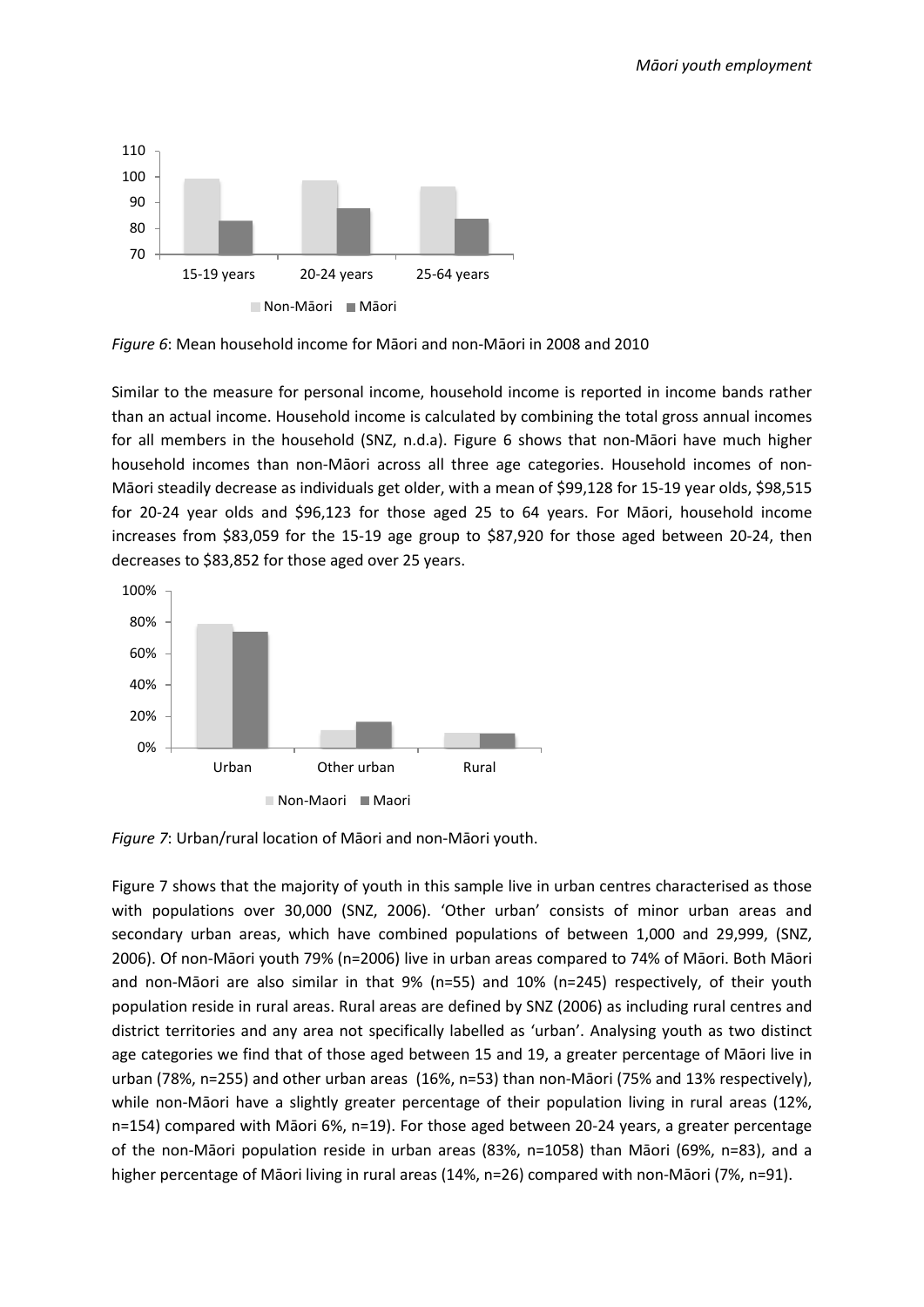

*Figure 8.* Highest level of qualification achieved by Māori and non-Māori youth.

Figure 8 shows that Māori have a considerably higher percentage of youth who have not yet achieved any qualifications (37%) compared to non-Māori (18%). Both Māori and non-Māori youth in this sample have a large percentage of individuals who have as yet, achieved the maximum of up to a Level 4 qualification at 59% (n=351) and 64% (n=1641) respectively. Figure 8 shows that non-Māori have a greater percentage than Māori of achievement at all levels of qualifications.

The first MCA conducted in this report examined the effects of age, ethnicity, urban/rural location and highest qualification achieved with occupation as the dependent variable. Each of these variables was found to be statistically significant, each with a p value of 0.00. The strongest effects were from age (eta=0.29) and highest qualification (eta=0.32). These remained relatively similar when controlled for other factors (beta=0.21 and 0.22) respectively. If the occupational categories were considered in a hierarchy with '1' representing Professionals and Managers at the top end of the scale and '9' representing machinery operators and labourers, the data from this analysis shows that those who live in rural locations (x=5.30), hold no qualifications (x=5.67), are of Māori ethnicity (x= ̅5.15) and are between the ages of 15-19 (x= ̅5.40) are more likely to have jobs at the lower end of the scale. On the other hand, those with bachelors or level 7 degrees (x=2.74) or postgraduate degrees  $(\overline{x}=3.56)$  are more likely to have jobs at the middle and upper end of the scale. The 'proportion of variance' explained by these variables is given by the square of the multiple correlation coefficient which was 0.15, which is a weak to moderate association.

The effects of family and participant background on occupation were assessed in a separate analysis. Household income, family characteristics, social marital status, and the number of people who raised participants were looked at in conjunction with age and ethnicity. For youth, a significant, yet relatively weak associations were found for each of the predictor variables on occupation, as well as the weak to moderate combined effect of these variables on occupation ( $r^2$  = 0.17). The strongest association with occupation amongst these variables was for age (eta=0.29, beta=0.20). It seems that the older youth category aged 20-24 (x=4.00) are likely to hold better jobs than those aged 15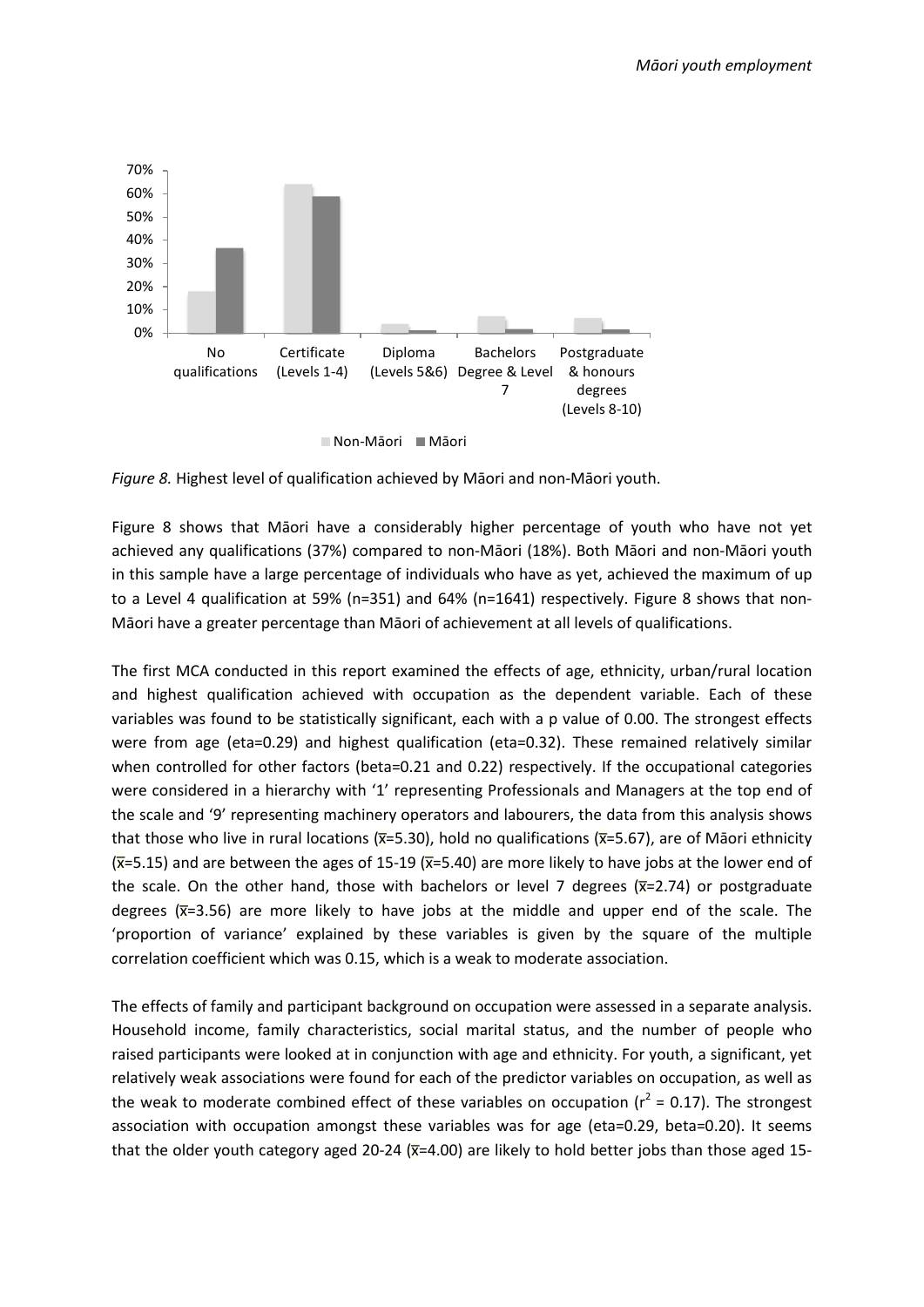19 years (x= ̅5.09). In terms of ethnicity, non-Māori in this sample hold slightly better jobs on average  $(\overline{x}$ =4.43) than Māori ( $\overline{x}$ =5.07) when adjusted for other factors.

To assess variables associated with Māori specific views in relation to occupation, the impact of attitudes and discrimination were assessed in an MCA. Ethnicity and age were variables considered along with the results from the following questions, "How do you feel about your knowledge, skills and abilities?" and "Which of the answers matches your feelings about education?" Participants were also asked the extent to which they agreed or disagreed with the following statement: "Local employers treat everyone fairly, regardless of what group they are from". Of these variables, ethnicity (eta=0.11), age (0.28) and attitudes about knowledge skills and abilities (eta=0.08) were the only variables found to be statistically significant ( $p=0.00$ ). Although the association was weak, this MCA shows that even when controlled for other factors those who are very dissatisfied ( $\overline{x}$ =3.62) or satisfied (x=4.41) with their current knowledge, skills and abilities are likely to have better jobs than those who are very satisfied ( $\overline{x}$ =4.67). Those of Māori ethnicity held jobs on average that were slightly lower on the scale ( $\overline{x}$ =5.09) than non-Māori ( $\overline{x}$ =4.42). In line with previous analysis in this report, those aged between 15-19 years were more likely to have jobs at the lower end of the spectrum even when controlled for other factors  $(\overline{x}=5.36)$ . The total combined effect of these variables was again weak to moderate ( $r^2$  = 0.12).

The effects on personal income of living in an urban/rural location as well as the highest qualification achieved were considered in conjunction with age and ethnicity. All variables except for urban/rural location where found to be statistically significant. As might be expected, the strongest associations were found for age (beta=0.38) and occupation (beta=0.31). The relationship for highest level of qualification weakened considerably when adjusted for other factors (eta=0.22, beta=0.06). Data from this analysis shows that those aged 20-24 years (x=24.37) earn twice as much as those aged between 15-19 years (x=12.00) on average, when adjusted for other factors. Results showed that Māori youth had a slightly higher annual income (\$21,840) than non-Māori youth (\$19,280). Controlling for other factors, those aged between 15 and 24 years working as Tradespeople or Technicians had the highest annual income at \$25,860. Managers and Professionals followed this at \$24,950. Those working in agriculture and fishing, or as machinery operators or labourers had the lowest annual incomes at \$13,430 and \$15,620 respectively, when controlling for other factors. The total combined effect of these variables was  $r^2$ =0.32. In a separate analysis, similar associations were found for variables relating to household income and family characteristics in relation to personal income. In this analysis, age (eta=0.37), household income (eta=0.31), and being partnered (eta=0.27) seem to have the strongest affect on the level of personal income received. When controlled for other factors, 20-24 year olds ( $\overline{x}$ =18.69) earn just under 3 times as much as those aged between 15-19 years (x=6.87). Again, disparities between Māori and non-Māori youth were very small with Māori youth receiving a slightly higher annual income on average at \$13,150 and \$12,540 respectively. Interestingly, those who reported having partners (\$22,270) earn double the annual income of their non-partnered counterparts (\$10,790). Those with household incomes over \$70,000 also had the higher personal annual incomes than those with lower household incomes. There was a stronger overall impact of these household and family related variables on personal income  $(r^2=0.42)$ .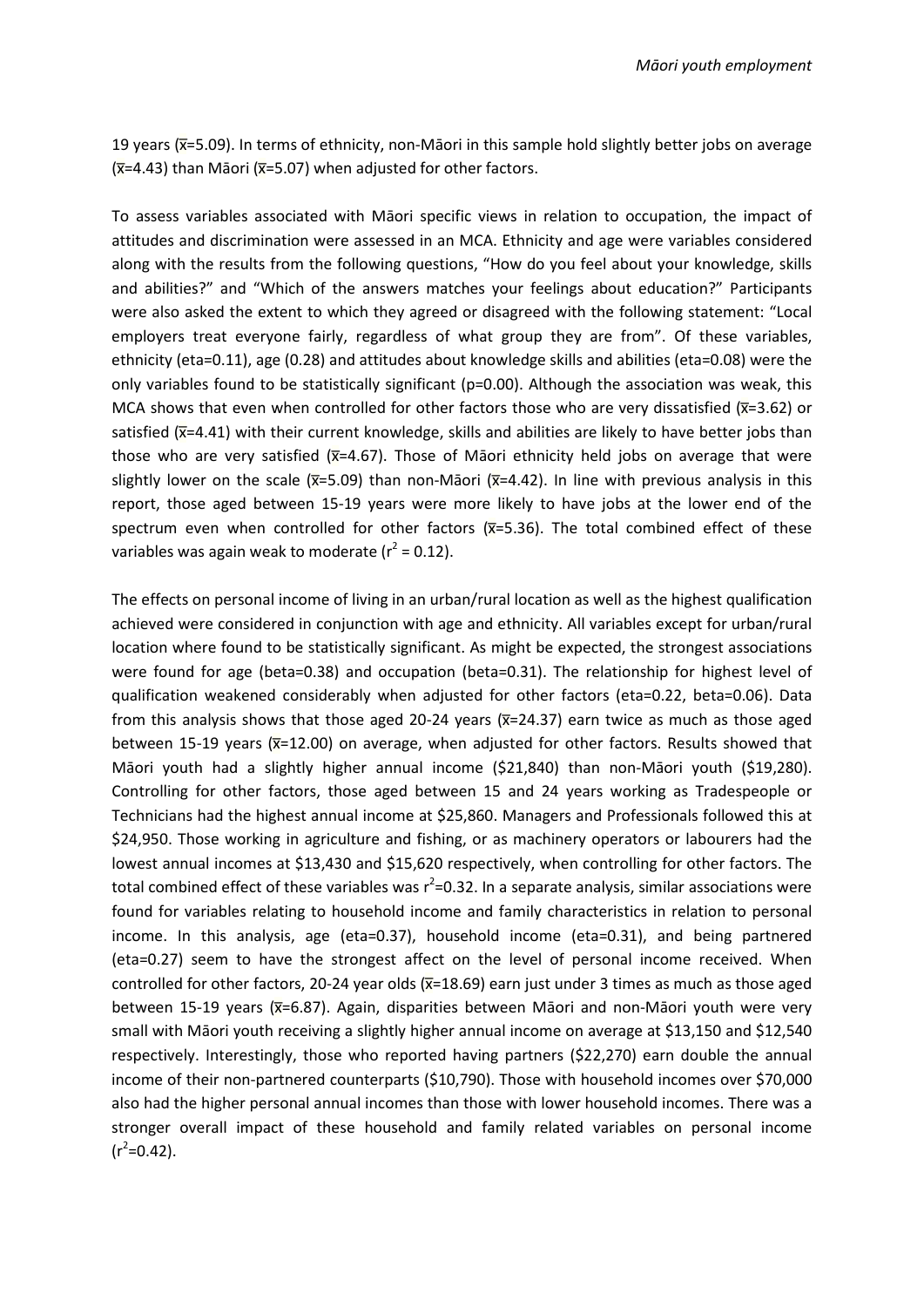Finally, variables that were thought to contribute to the highest level of qualification achieved were assessed. Ethnicity, age, household income and questions about family characteristics were considered. In addition, the highest level of secondary school qualification was looked at to see if it had any impact on the highest qualification achieved overall. Each of these variables was found to have significant associations with level of qualification achieved. Weak associations were found for how many people raised you (eta=0.12), household income (eta=0.14) and being Māori (eta=0.16). Stronger associations were found for family type by child dependency status (eta=0.33), age (eta=0.40) and level of secondary school qualification achieved (eta=0.68). However, each of these associations weaken when adjusted for other factors, the overall combined effect of these variables is illustrated by  $r^2$ =0.51. In considering level of qualifications, the higher the number the higher the level of education ranging from '0' which is no qualifications to '10' representing those with doctorate degrees. As might be expected, those aged 20-24 years (x=2.09) have achieved higher qualifications on average than those aged 15-19 years (x=1.29), when adjusted for other factors. In this youth sample, those who had not received a secondary school qualification, had the lowest levels of qualifications overall ( $\overline{x}$ =0.46). Interestingly those who reported household incomes of between \$5,000 and \$10,000 and \$10,000 and \$15,000 had some of the lowest qualifications at x= ̅1.22 and x= ̅1.10 respectively, while those who reported lower household incomes of \$1,00-\$5,000 or no household income had some of the highest qualifications on average ( $\overline{x}$ =2.44 and  $\overline{x}$ =2.28). Those raised by two people ( $\overline{x}$ =1.70) seem to be at a greater advantage in terms of education than those raised by just one person (x=1.63), between 3 and 5 people (x=1.64) or those raised by several people or an institution  $(\overline{x}=1.45)$ .

#### **Discussion**

Results of the analysis show that the greatest percentages of Māori youth in this sample are working as labourers and machinery operators (29%, n=83) or in positions in Agriculture and Fishing (24%, n=69). On the contrary, fewer percentages of Māori youth were employed as Managers or in professional occupations (9%, n=25). The fact that youth often possess lower qualifications and less experience than older workers means they are often concentrated in less-skilled occupations and industries (DOL, 2009a). Interestingly, the data in this report showed a relatively even spread for both Māori and non-Māori across the five occupational groups. The largest disparities between Māori and non-Māori in terms of occupation, were that Māori had 10 percentage points more than non-Māori working as labourers or machinery operators, and 10 percentage points less individuals working in management or professional positions.

Personal income in this report includes wages or salary as well as benefits received from work and income, investment interests and other sources (SNZ, n.d.a). According to results produced from an MCA on personal income, occupation had a moderate (beta=0.31) impact on personal income. Results showed that the lowest average personal incomes were associated with those working in agriculture and fishing (\$13,430), or as machinery operators or labourers (\$15,620). On the contrary, the highest incomes were associated with the top 2 categories in our recoded list of occupations (though not in that order), with those working as tradespeople or technicians earning \$25,860 on average and managers or professionals earning \$24,950 on average. Despite a higher proportion of Māori youth represented in the lower paid occupational groups and underrepresentation in the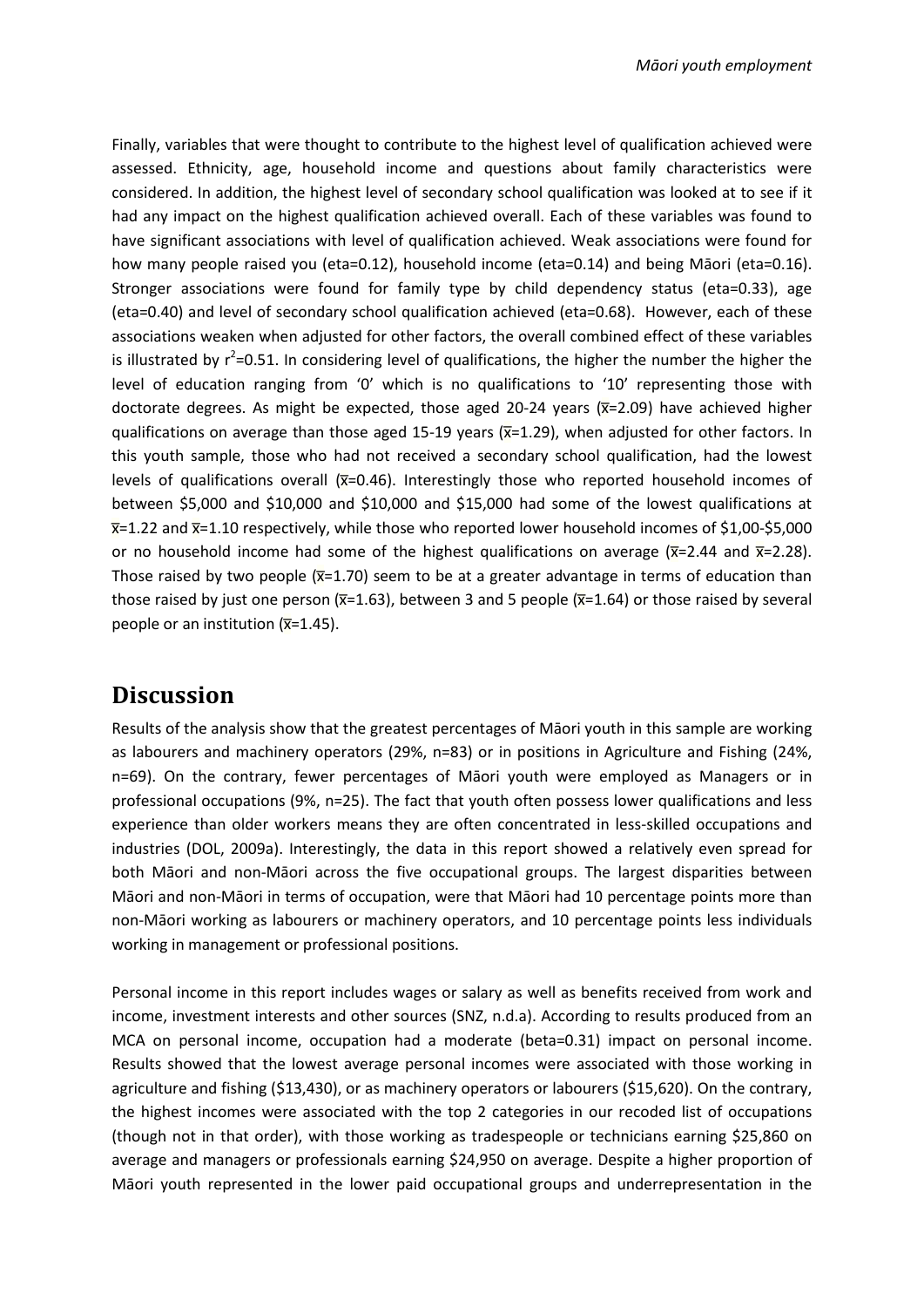higher paid occupational groups, managers and professionals in particular, Māori youth seem to have slightly higher incomes on average than that of non-Māori. The mean income for Māori is \$950 higher per annum than non-Māori for those aged between 15 and 19 years, and just over \$1,000 higher for those aged between 20-24 years. We see a reversal of this trend for those aged 25 years and over, with non-Māori on average earning considerably higher than Māori at \$47,921 ( $\sigma$ =41.34) and \$39,275 ( $\sigma$ =31.64) respectively.

The predominance of Māori in occupations with poorer conditions and lower job security in comparison with non-Māori gives some evidence to dual labour market theory. For the youth in this sample at least, there is a greater percentage of Māori youth employed as labourers and plant machinery operators than non-Māori and a lower percentage employed as managers or professionals. However, in terms of income, Māori youth receive relatively equal annual personal incomes to that of non-Māori. Type of employment arrangement was coded into 'permanent' or 'other' under the assumption that permanent employment arrangements offer greater stability than other arrangements such as contract, seasonal or casual work. However, no significant association was found between ethnicity and employment arrangement. Nor was any significant association found between ethnicity and the likelihood of being engaged in full-time or part-time employment. As discussed in the literature, youth may be exempt from the typical assumptions of dual labour market theory, particularly that of little mobility between the markets. While full-time employment is generally considered the most reliable measure of success in the labour market (Winkelmann & Winkelmann, 1997), this cannot be an indicator of success for youth. If individuals are engaged in study between the ages of 15 and 24 it is likely that they will be involved in jobs with higher probability of part-time work, or employment arrangements other than permanent full-time work. Therefore, in the case of youth in particular, their current stations of employment cannot be said to be determinative of their future in general.

A distinguishing feature of youth work is often the degree to which a significant portion is engaged in part-time employment (DOL, 2009a). The predominance of youth in part-time work can also help to discern the 15-19 year age category from those aged between 20 and 24 (DOL, 2009a). The analysis conducted in this report reflects this notion with a higher percentage of the 15-19 year old group (63%) engaged in part-time work than those of the older youth category (25%). This is similar to previously reported figures that show 62% of youth engaged in part-time work (DOL, 2009a). This is possibly due to the fact that 15-19 year olds often work part-time to supplement study, while often still living in the parental home (DOL, 2009a). Analysis of the type of work conducted by Māori and non-Māori youth aged between 15 and 24 years shows little variation between the percentages of individuals working in either full-time or part-time employment. Approximately 60% of both Māori and non-Māori youth are engaged in part-time employment with the remaining 40% of those who are employed, working full-time.

The results of this report do show that family characteristics between Māori and non-Māori can differ significantly. A higher percentage of Māori individuals reported being raised either by an individual alone or by more than two people or an institution. On the contrary, non-Māori (82%, n=2097) had a greater percentage of individuals who reported being raised by two people than Māori youth (60%, n=353). Due to the nature of the question in the NZGSS, it is important to note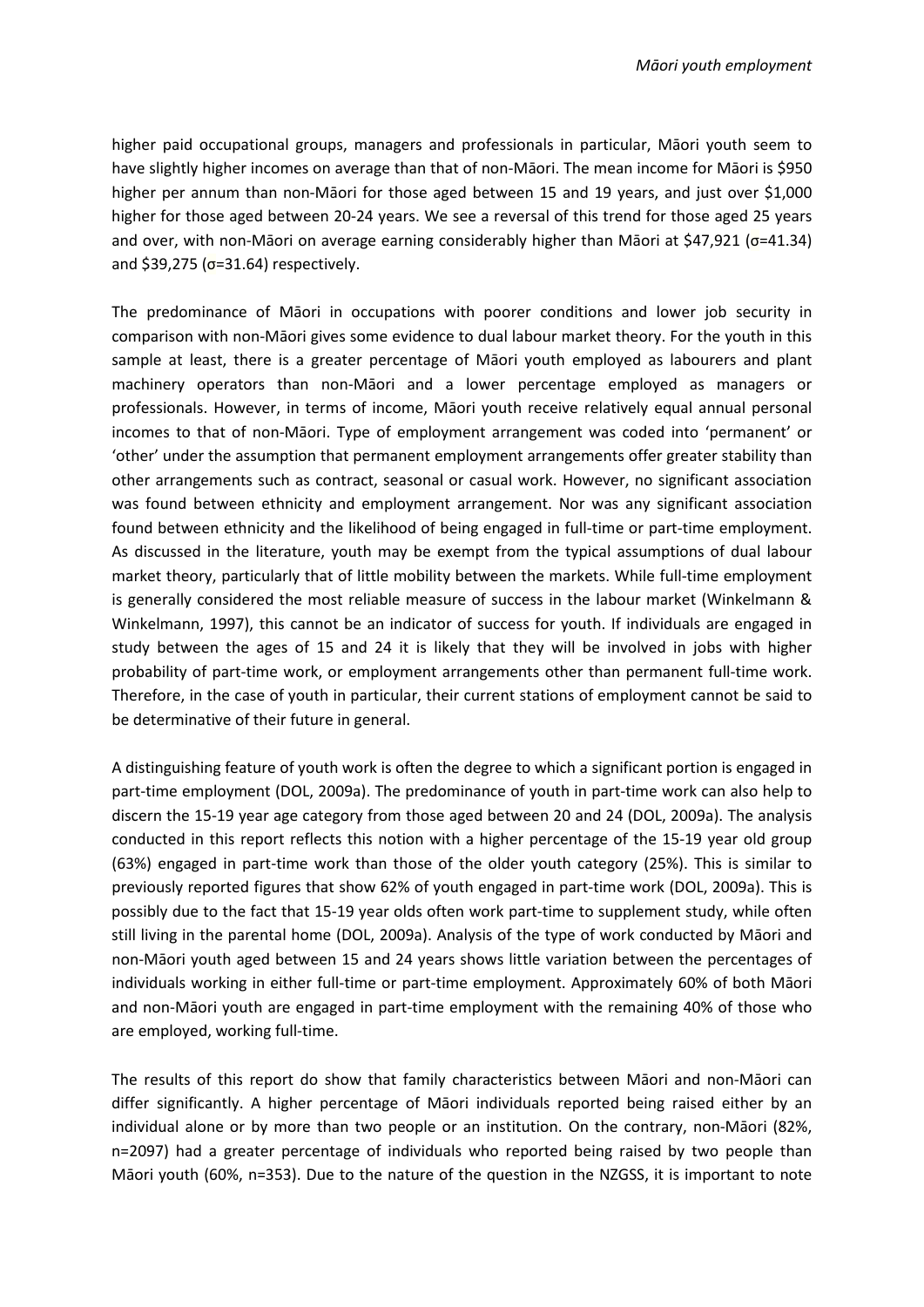that being raised by one individual, may very well refer to being raised by a solo parent, however, this is not necessarily the case. Similarly, being raised by two individuals does not confirm that these were two married or de-facto parents. However, this does give us an indication of the type of households youth in this sample were raised within. In addition, MCA tests revealed statistically significant correlations for this variable with both occupation and education. Results suggest that those who were raised by two people seem to have an advantage, in terms of occupations and education, particularly over those raised by one person.

Analysis of social relationships of Māori and non-Māori youth showed that Māori are more likely to engage in relationships at a young age, with Māori retaining a higher percentage of partnered individuals in both the 15-19 and 20-24 year age brackets. This replicates findings by Cunningham et al. (2005) that found Māori were more likely to be partnered, and in receipt of a student loan or benefit. In this report, being partnered had a moderate significant affect on the amount of personal income received. Those who report having partners (\$22,270) earn double the annual income of those who do not have partners (\$10,790). This is comparable to findings that show that not being married was associated with lower incomes for Māori males (Maani, 2002). The fact that Māori youth have a higher number of partnered individuals may contribute to the slightly higher annual income for Māori youth over non-Māori. Should these partnered individuals be receiving government benefits or student loans, this may help to explain the higher income bands than those who are not partnered. In terms of being located in either urban or rural locations, Māori and non-Māori youth were very similar. Of non-Māori youth 79% (n=2006) live in urban areas compared to 74% of Māori. Māori and non-Māori youth also have similar percentages residing in rural areas, with 9% (n=55) and 10% (n=245) respectively. This supports Kukutai's (2011) statement regarding Māori people now predominantly being located in urban areas. In addition, MCA results reveal significant associations for urban/rural location and occupation, although no significance was found with income. These results show that those in main urban areas tend to have better jobs than those in rural areas, even when controlled for other characteristics. This supports Maani's (2002) study which found rural Māori to be at a greater disadvantage in terms of employment than urban Māori. This is likely due to be due to the fact that 'main urban areas' are often the main hubs for jobs and essential services (Kukutai, 2011), making location a barrier to particular forms of occupation.

One of the largest variations found in this report between Māori and non-Māori youth was that Māori had two times the percentage of non-Māori who had not yet achieved a qualification (37% and 18% respectively). Non-Māori youth were more likely than Māori to hold qualifications at all levels. Disparities between Māori and non-Māori in terms of achieving qualifications between levels 1 and 10 ranged from 3 to 6 percentage points. Therefore, the largest differences between Māori and non-Māori youth in terms of level of qualification were in terms of whether one had actually achieved a qualification or not. MCA results revealed that youth who had not received a secondary school qualification, had the lowest levels of qualifications overall (x=0.46). This supports previous literature which suggests that not obtaining secondary school qualifications can serve as a significant barrier to further education (McKinley & Hoskins, 2011). McKinley and Hoskins (2011) identified that disparities between the numbers of Māori and non-Māori entering tertiary study reduce considerably when only accounting for those who achieved university entrance qualifications.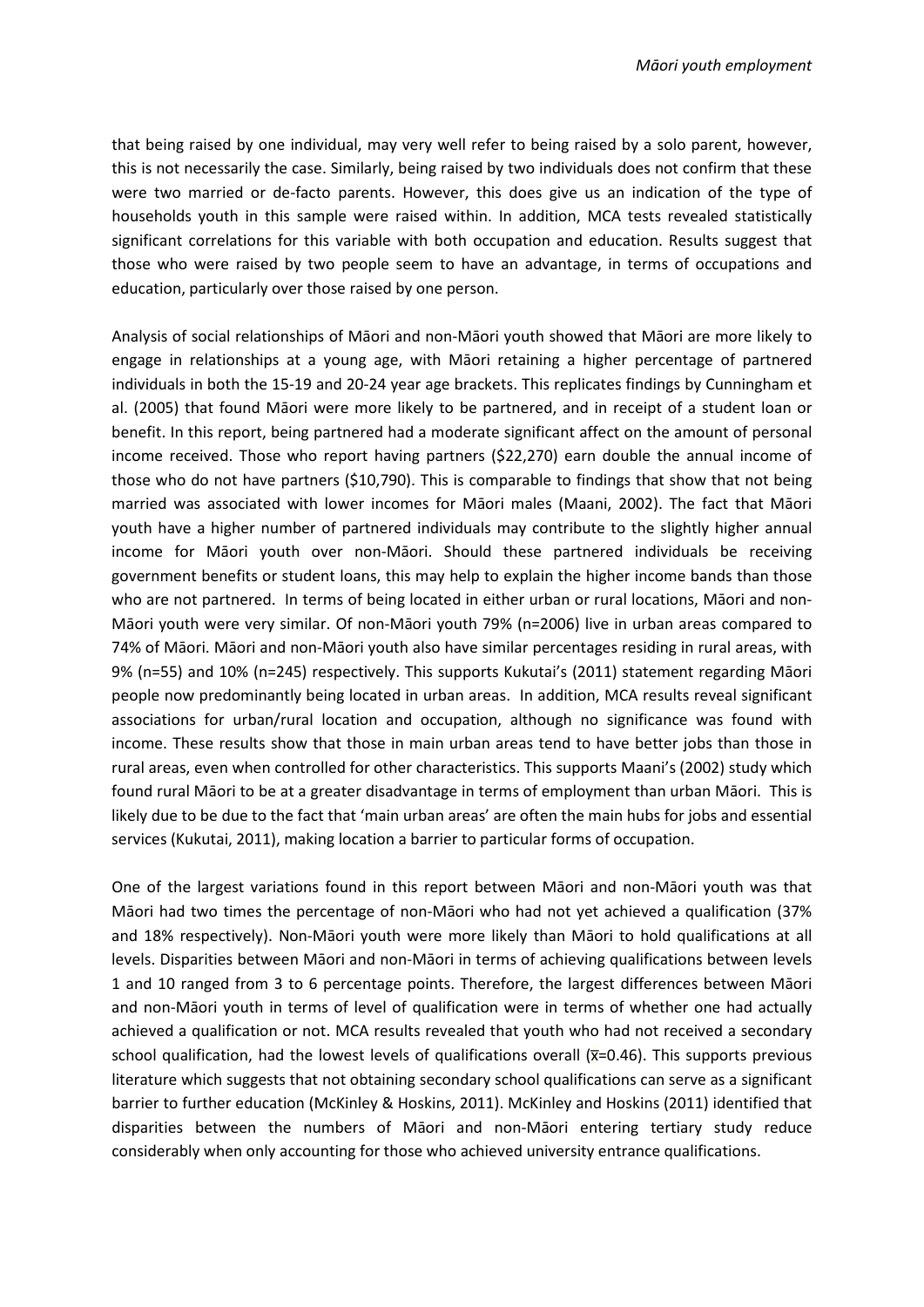The recession New Zealand entered in 2008 caused a reduction in employment in a number of industries and occupations (DOL, 2009c). Comparing 2008 with 2009, Māori lost approximately 5,100 (2%) of jobs while non-Māori employment decreased by only 400 jobs (DOL, 2009). This is likely an indication of the greater job stability provided by the industries and occupations in which non-Māori work, while the lower-skilled industries and occupations in which Māori work are disproportiantely affected by economic crisis. It is predicted that the future will bring an emphasis and demand for "knowledge work" (DOL, 2009, p.46) which requires greater application of cognitive skills, such as reasoning and problem-solving and effective communication. In 2009, Māori workers made up only 9% of workers in the 'knowledge economy' (DOL, 2009b). However, the youthfulness of Māori has potential for future economy, particularly due to ageing workforce (Kukutai, 2011). Māori youth need to ensure they are gaining the qualifications necessary, in the areas that are conducive to securing careers in the knowledge economy (DOL, 2009b). Aligning training with employment industries and occupation that are forecast for future growth will put Māori in a better standing to make significant contributions to New Zealand's economic future (DOL, 2009b).

'Net replacement demand' is used to measure the percentage of workers that need to be replaced each year, possibly due to retirement or migration (DOL, 2009c). The highest net demand and positive forecast for employment includes physicists, chemists & related professionals, legislators and secondary teaching professionals. This means that greater supply is needed to keep employment stable in the future for these occupations (DOL, 2009c). Increasing demand in health and community services, property and business services and education could indicate future skill shortages in important positions within these industries. (DOL, 2009c). According to the Department of Labour (2011), the service sector is predicted to provide the majority of new jobs over the next 10 years. Contributing factors to growth in this industry include, an ageing population driving demand for healthcare workers, and continual growth of home-based age care services (DOL, 2009c; 2011). Strong growth is also predicted in private sector services, which includes wholesale and retail trade, business and financial services and communication services.

In terms of occupation, the strongest growth in employment has been forecasted for managers, professionals and technicians and associate professionals (DOL, 2011). Therefore, higher qualifications and more skilled workers will be required to fill these positions. Over the next 10 years, demand for those with degrees is expected to grow by 1.8% on average each year. The demand for higher-level vocational qualifications is expected to be even greater at an increase of 6% per year (DOL, 2011). This demand for higher-level vocational qualifications is forecast across a number of occupations. While there has been an increase in individuals completing these qualifications this has not translated into the workplace, due to migration to Australia and retirement of the ageing population who hold these qualifications (DOL, 2011).

In sum, the results of this report seem to reveal very little disparities in labour market outcomes between Māori and non-Māori when looking specifically at youth aged between 15-24 years. This supports previous research that found pathways to employment were generally similar for Māori and non-Māori (Cunningham et al., 2005). Although, it is important to note that the definition of young people used by Cunningham et al. (2005) referred to those aged 15-34 years. Possible explanations of these similarities may include the fact that this age is a transition period, and that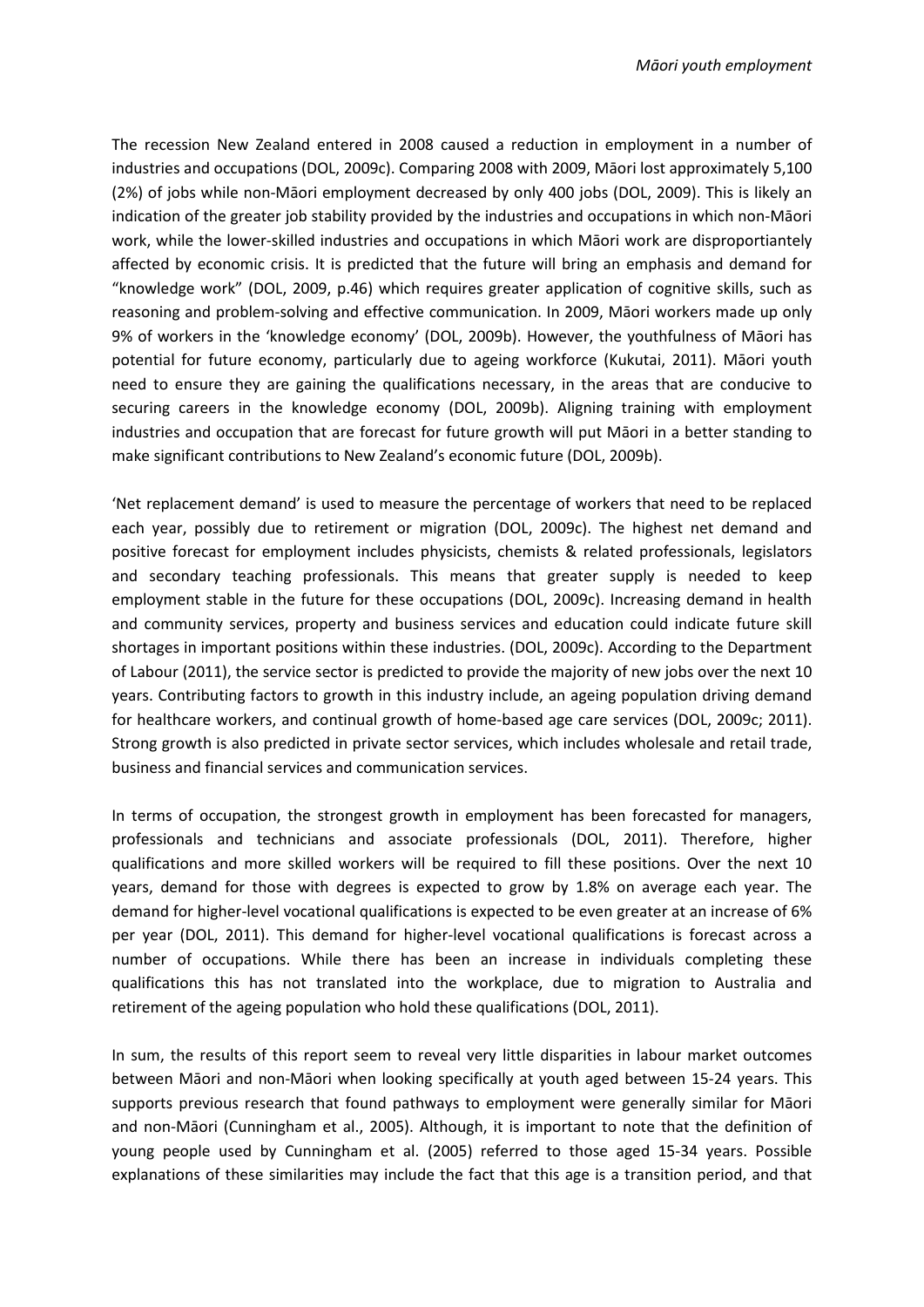actions and decisions made during this time subsequently influence the likelihood of future success (DOL, 2009a). For example, individuals who spend their time studying or engaging in training during this age range, may not be in the labour force, or may be considered unemployed if looking for work. They may also be employed part-time in lower paid, part-time roles to give them extra assistance with their studies. As a result, these individuals will enter the workforce at a later stage with greater skills and greater likelihood of receiving employment in a meaningful role, with higher pay and increased job security. On the contrary, those who are not engaged in employment, training or study at this time, will also be reported as out of the labour force, possibly unemployed or engaged in part-time, lower paid roles. However, for these individuals, the future may not hold much more than their current situations provide.

Another possible cause for the minor differences between Māori and non-Māori youth in this sample may be an overall narrowing of the disparities between Māori and non-Māori. Data from the Household Labour Force Survey suggests that the labour force participation rate for Māori has been increasing faster than that of non-Māori, despite still being slightly lower (DOL, 2009b). Similarly, statistics suggest that the number of youth leaving school without qualifications has declined faster for Māori than that of non-Māori (DOL, 2009b). However, McKinley and Hoskins (2011) suggest that while Māori pass rates are increasing, so are the pass rates for other ethnicities. This is also acknowledged by DOL (2009b), who suggest that gaps still exist between Māori and non-Māori in educational achievement. Fewer Māori males than non-Māori are achieving at NCEA level 3, and the underperformance of Māori males in comparison with Māori females in education is evident at all levels of education (DOL, 2009b). These statistics alone challenge the likelihood that the overall gap in labour market outcomes that would be evident in later life stages between Māori and non-Māori is narrowing. Transition from school to employment is a much more difficult process for today's generations due to the diverse and complex pathways into employment (Leggatt-Cook, 2008). However, encouraging greater engagement and achievement in education, will broaden the opportunities for Māori youth to find paid employment, a key variable to ensuring social and economic well-being (Leggatt-Cook 2005, as cited in Legatt-Cook, 2008).

## **LIMITATIONS**

The NZGSS benefits from a large sample size and participant responses on a wide range of social indicators. However, the focus for this report on Māori youth, particularly those who were employed at the time of the surveys, reduced the participant size considerably. For this reason, analysis of youth in two distinct age groups was not always possible or beneficial. In addition, despite the NZGSS offering a range of social indicators, only a small portion of these related to employment outcomes, or were considered as variables that would be useful in this report. Using additional data sources to provide richer employment information may have provided more in-depth information about Māori youth labour market outcomes.

The focus of this research was on youth who were in employment as an indicator of where Māori would stand in the labour market in the near future. While this report did consider education insofar as its effect on the current occupational status of Māori youth, this research did not delve into the figures relating to those currently in education or training and how this would impact on the future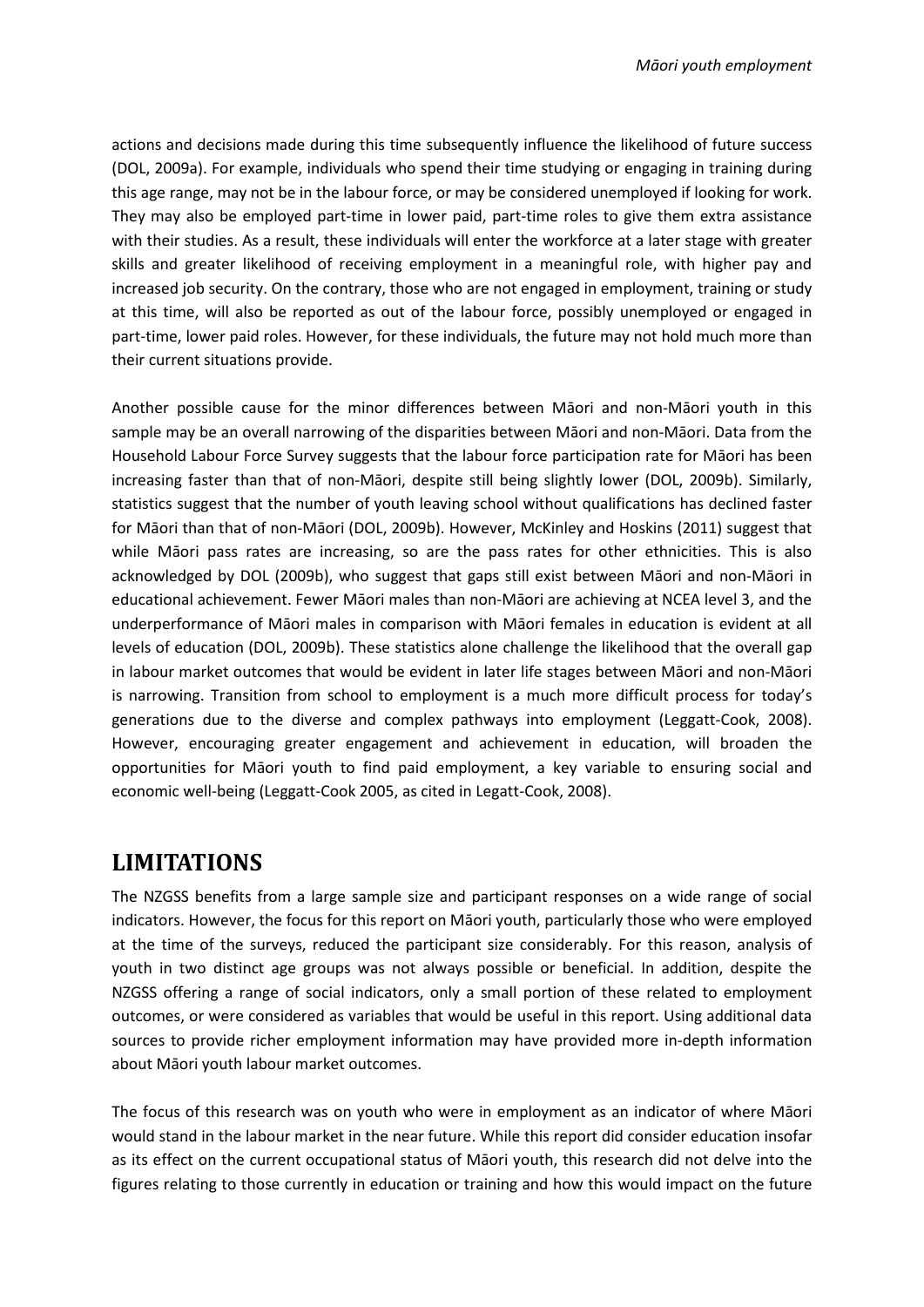of Māori in the workforce. Secondary research revealed that following the recession, greater numbers of youth enrolled in further education, which is likely to result in a greater the number of skilled individuals entering the workforce in future (DOL, 2009a; 2009c). Therefore, additional analysis of these figures would provide a more accurate picture of the future of the Māori workforce.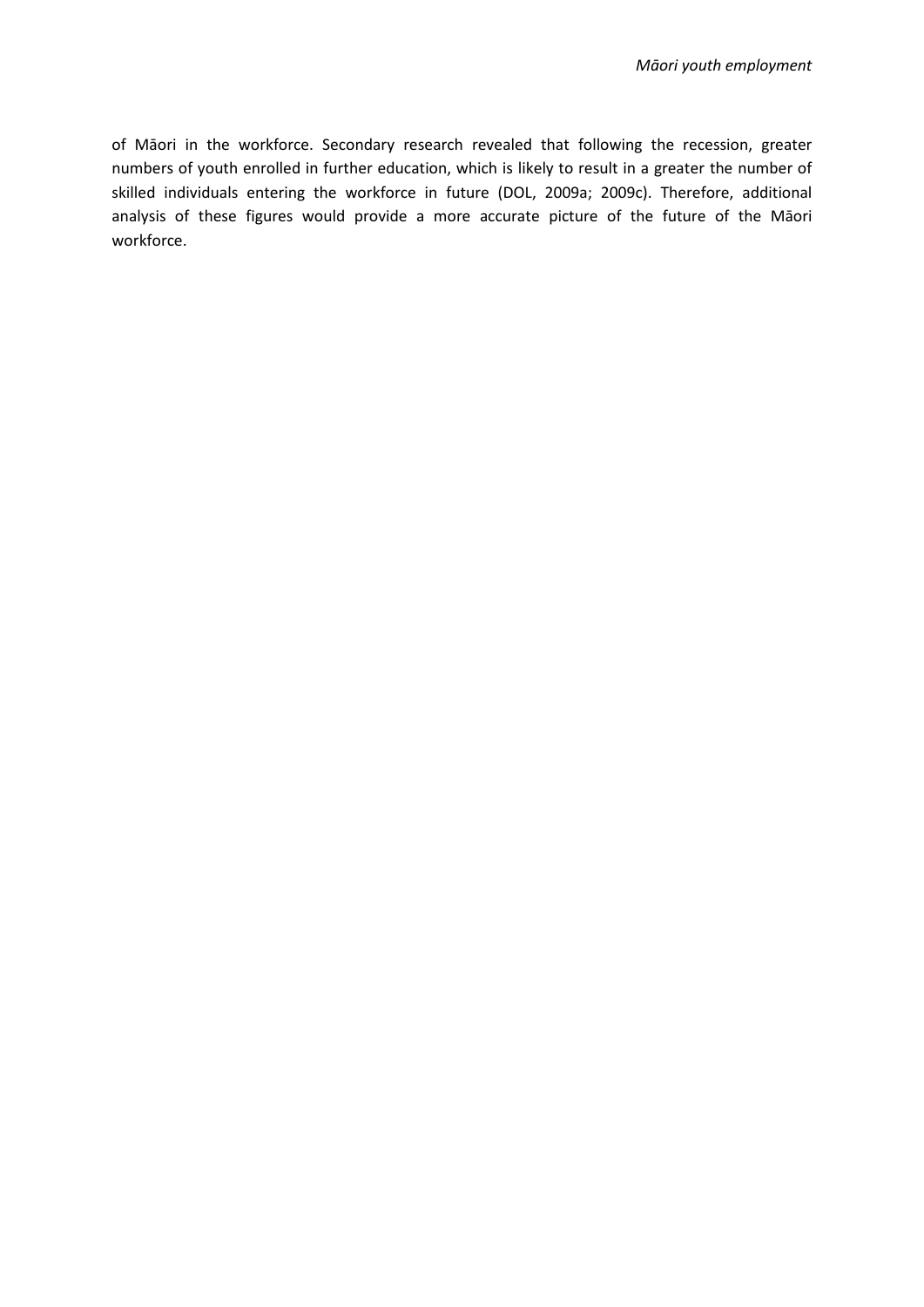#### **References**

- Bururu, R., Irwin, D., Melville, D. (1998). Labour market trends and outlook. *Labour Market Bulletin, 1 and 2*, 1-33.
- Carnevale, A.P., Smith, N., & Stroll, J. (2010). *Help wanted: Projections of jobs and education requirements through 2018.* Washington, D.C: Georgetown University, Center on Education and the Workforce.
- Chapple, S., & Rea, D., (1998). Time series analysis of disparity between Māori and non-Māori labour market outcomes in the Household Labour Force Survey. *Labour Market Bulletin, 1&2*, 127- 144.
- Cunningham, C., Fitzgerald, E. and Stevenson, B. (2005) *[Pathways to Employment: An Analysis of](http://lmd.massey.ac.nz/publications/Research%20reports/Pathways%20-%20Young%20Maori%202006.3.pdf)  [Young Māori](http://lmd.massey.ac.nz/publications/Research%20reports/Pathways%20-%20Young%20Maori%202006.3.pdf) Workers*. Albany and Palmerston North: Labour Dynamics Research Programme, Research Report No. 3/2005/.
- Department of Labour [DOL]. (2011). *Skills challenge report: New Zealand's skills challenges over the next 10 years.* Wellington, New Zealand. Retrieved 15 January, from <http://www.dol.govt.nz/publications/research/skills-challenge/skills-challenge.pdf>
- Department of Labour [DOL]. (2009a). *Youth in the New Zealand labour market*. Wellington, New Zealand.
- Department of Labour [DOL] (2009b). *Māori in the New Zealand labour market*. Wellington, New Zealand.

Department of Labour [DOL]. (2009c). *Skills in the labour market outlook.* Wellington, New Zealand.

- Department of Labour. (October 2007). Māori labour market outcomes. Wellington, New Zealand. Retrieved November 30, 2011, from [http://www.dol.govt.nz/PDFs/lmr-](http://www.dol.govt.nz/PDFs/lmr-maori-outcomes-2007.pdf)Māori-outcomes-[2007.pdf](http://www.dol.govt.nz/PDFs/lmr-maori-outcomes-2007.pdf)
- Department of Labour. (n.d.). *How have Māori and Pacific people been affected by the recession.* Wellington, New Zealand. Retrieved December 5, 2011, from [http://www.dol.govt.nz/publications/lmr/hlfs-investigation-](http://www.dol.govt.nz/publications/lmr/hlfs-investigation-reports/maori-pacific-been-affected-recession/maori-pacific-been-affected-recession.pdf)reports/Māori-pacific-beenaffected-recession/Māori[-pacific-been-affected-recession.pdf](http://www.dol.govt.nz/publications/lmr/hlfs-investigation-reports/maori-pacific-been-affected-recession/maori-pacific-been-affected-recession.pdf)
- Dickens, W.T., & Lang, K. (1988). The re-emergence of segmented labour market theory. *The American Economic Review, 78*(2), 129-134.
- Durie, M. (2011). *Ngā Tini Whetū: Navigating Māori Futures*. Huia Publishers, Wellington.
- Easton, B. (1994). The Māori in the labour force. *Labour employment and work in New Zealand.*  Retrieved December 6, 2011, from <http://www.eastonbh.ac.nz/?p=360>
- Else, A. (1997). *Summary of Chapple, S., Jeffries, R., Walker, R. (1997). Māori participation and performance in education. A literature review and research programme*. Report for the Ministry of Education. NZ Institute of Economic Research.
- Hudson, K. (2007). The new labor market segmentation: Labor market dualism in the new economy. *Social Science Research, 36*, 286-312
- Kukutai, T. (2011). Contemporary issues in Māori Demography. In T McIntosh & M Mulholland, *Māori and Social Issues* (pp.11-48). Wellington, Aotearoa New Zealand: Huia Publishers.
- Maani, S.A. (2002). *Education and Māori relative income levels over time: The mediating effect of occupation, industry, hours of work and locality*. New Zealand Treasury Working Paper 02/177. Wellington, New Zealand.